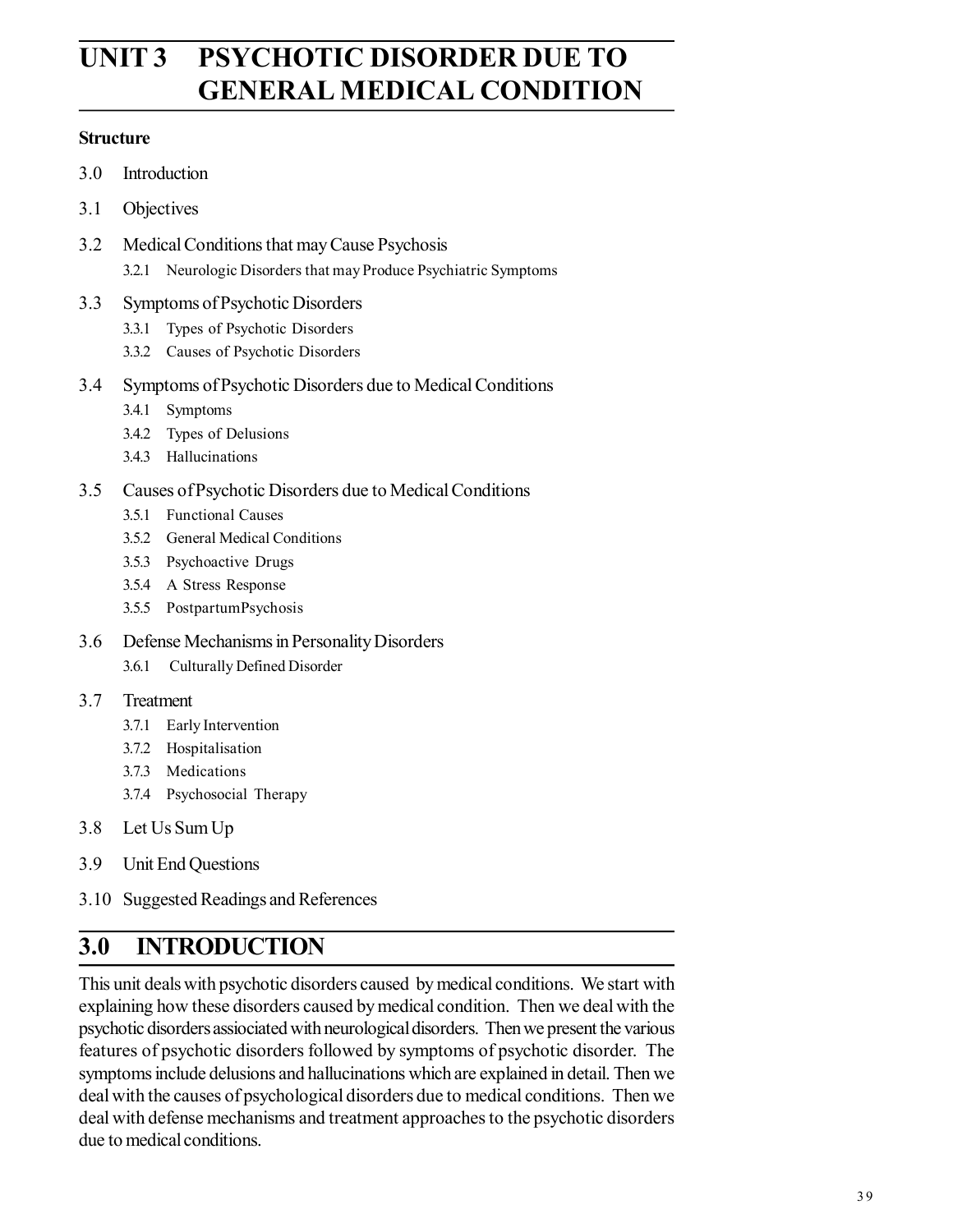## **3.1 OBJECTIVES**

On completing this unit, you will be able to:

- Describe the medical conditions that cause psychotic disorder;
- Elucidate the Neurologic disorder that may cause psychotic symptoms;
- Explain the symptoms of psychotic disorders;
- Delineate the Causes of psychotic disorders due to medical conditions;
- Explain stress syndrome and postpartum psychosis;
- Describe the Defense mechanisms in psychotic disorders;
- Analyse the psychotic disorder in terms of Culturally defined disorder; and
- Enlist the various Treatment approaches to medically induced psychotic disorder.

### **3.2 MEDICAL CONDITIONS THAT MAY CAUSE PSYCHOSIS**

According to the *Diagnostic and Statistical Manual of Mental Disorders* (*DSM-IV-TR*), the psychiatric presentation of a medical illness is classified as "the presence of mental symptoms that are judged to be the direct physiological consequences of a general medical condition." Therefore, understanding common psychiatric symptoms and the medical diseases that may cause or mimic them is of utmost importance. Failure to identify these underlying causal medical conditions can be potentially dangerous because serious and frequently reversible conditions can be overlooked. Proper diagnosis of a psychiatric illness necessitates investigation of all appropriate medical causes of the symptoms.

The following features suggest a medical origin to psychiatric symptoms:

- Late onset of initial presentation
- Known underlying medical condition
- A typical presentation of a specific psychiatric diagnosis
- Absence of personal and family history of psychiatric illnesses
- Illicit substance use
- Medication use
- Treatment resistance or unusual response to treatment
- Sudden onset of mental symptoms
- Abnormal vital signs
- Waxing and waning mental status.

Because multiple secondary causes of mental disorders exist, the major medical disorders that can induce psychiatric symptoms are listed in the Table below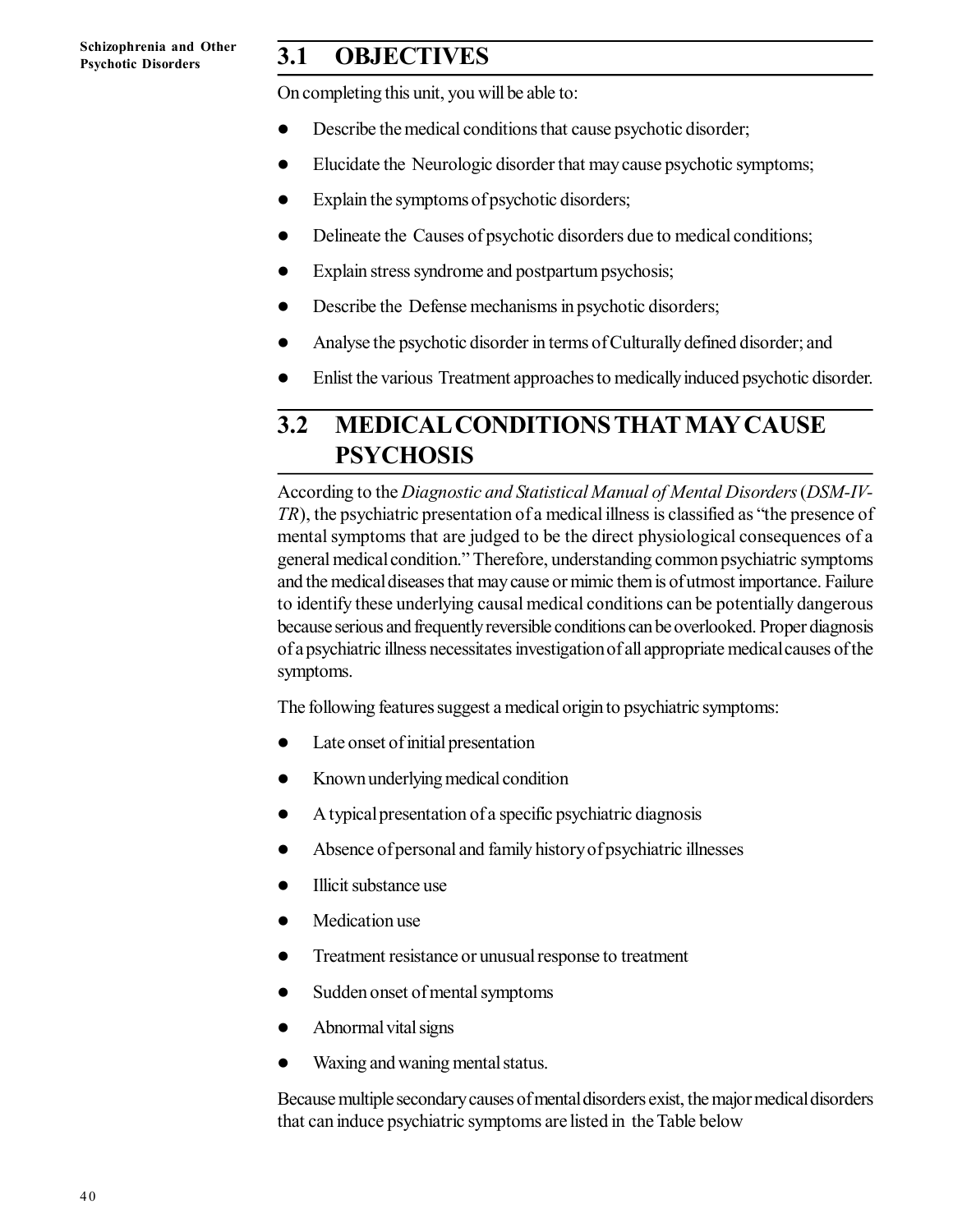**Table: Medical Disorders that can Induce Psychiatric Symptoms\***

| <b>Medical and Toxic</b><br><b>Effects</b>                                                                                                                                                                                                                                        | <b>CNS</b>                                                                                                                                                                                                                   | <b>Infectious</b>                                                                                                                                                                                                                                | Metabolic/<br><b>Endocrine</b>                                                                                                                                                                                                     | Cardiopulmo-<br>nary                                                                              | Other                                                                 |
|-----------------------------------------------------------------------------------------------------------------------------------------------------------------------------------------------------------------------------------------------------------------------------------|------------------------------------------------------------------------------------------------------------------------------------------------------------------------------------------------------------------------------|--------------------------------------------------------------------------------------------------------------------------------------------------------------------------------------------------------------------------------------------------|------------------------------------------------------------------------------------------------------------------------------------------------------------------------------------------------------------------------------------|---------------------------------------------------------------------------------------------------|-----------------------------------------------------------------------|
| • Alcohol<br>$\bullet$ Cocaine<br>$\bullet$ Marijuana<br>• Phencyclidine<br>(PCP)<br>• Lysergic acid<br>diethylamide<br>(LSD)<br>$\bullet$ Heroin<br>• Amphetamines<br>• Jimson weed<br>$\bullet$ Gamma-<br>hydroxybutyrate<br>(GHB)<br>• Benzodiazepines<br>• Prescription drugs | • Subdural<br>hematoma<br>$\bullet$ Tumor<br>$\bullet$ Aneurysm<br>• Severe<br>hypertension<br>• Meningitis<br>$\bullet$ Encephalitis<br>• Normal pressure<br>hydrocephalus<br>• Seizure disorder<br>• Multiple<br>sclerosis | • Pneumonia<br>$\bullet$ Urinary tract<br>infection<br>$\bullet$ Sepsis<br>$\bullet$ Malaria<br>• Legionnaire<br>disease<br>$\bullet$ Syphilis<br>$\bullet$ Typhoid<br>• Diphtheria<br>$\bullet$ HIV<br>• Rheumatic<br>fever<br>$\bullet$ Herpes | • Thyroid<br>disorder<br>• Adrenal<br>disorder<br>• Renal disorder<br>• Hepatic disorder<br>• Wilson disease<br>• Hyperglycemia<br>• Hypoglycemia<br>• Vitamin<br>deficiency<br>• Electrolyte<br>imbalances<br>$\bullet$ Porphyria | • Myocardial<br>infarction<br>• Congestive<br>heart failure<br>$\bullet$ Hypoxia<br>• Hypercarbia | • Systemic lupus<br>erythematosus<br>$\bullet$ Anemia<br>• Vasculitis |

\*(Adapted from Williams E, Shepherd S. Medical clearance of psychiatric patients. *Emerg Med Clin North Am*. May 2000; 18:2; 193.)

### **3.2.1 Neurologic Disorders that may Produce Ssychiatrtic Symptoms**

#### *Seizure disorder*

Epilepsy is one of the most common chronic neurologic diseases, affecting approximately 1% of the US population. In India the prevalence is estimated to be 5.33 per 1000 population. Approximately 30-50% of patients with a seizure disorder have psychiatric symptoms sometime during the course of their illness. Increased psychopathology has been associated with different features (eg, seizure phenomenology, brain pathology, antiepileptic drug use, psychosocial factors).

In partial seizures, psychiatric signs abound, with memory dysfunction, affective auras, perceptual changes (e.g., hallucinations), and depersonalisation.

In temporal lobe epilepsy, the most common psychiatric abnormality is personality change. Development of psychosis is also described in temporal lobe epilepsy.

#### *Parkinson disease*

Parkinson disease (PD) is a disorder characterised by movement abnormalities caused by degeneration of the neurons in the substantia nigra. The prevalence of major depression in patients with PD is estimated to be 40%, with prevalence rates of 4-70%. The anxiety syndromes in PD are apparently related to an underlying brain disease, with evidence implicating noradrenergic dysfunction. In several studies, anxiety syndromes developed before or after the onset of motor symptoms.

#### *Brain tumors*

Brain tumors and cerebrovascular disease are important causes of psychiatric symptoms and patients with these diseases can present with virtually any symptom. A complete clinical history and neurologic examination are essential in diagnosing either condition. Given the nature of the onset and presentation of a cerebrovascular event, it is rarely misdiagnosed as a mental disorder. However, up to 50% of patients with brain tumors reportedly have manifestations of a psychiatric nature.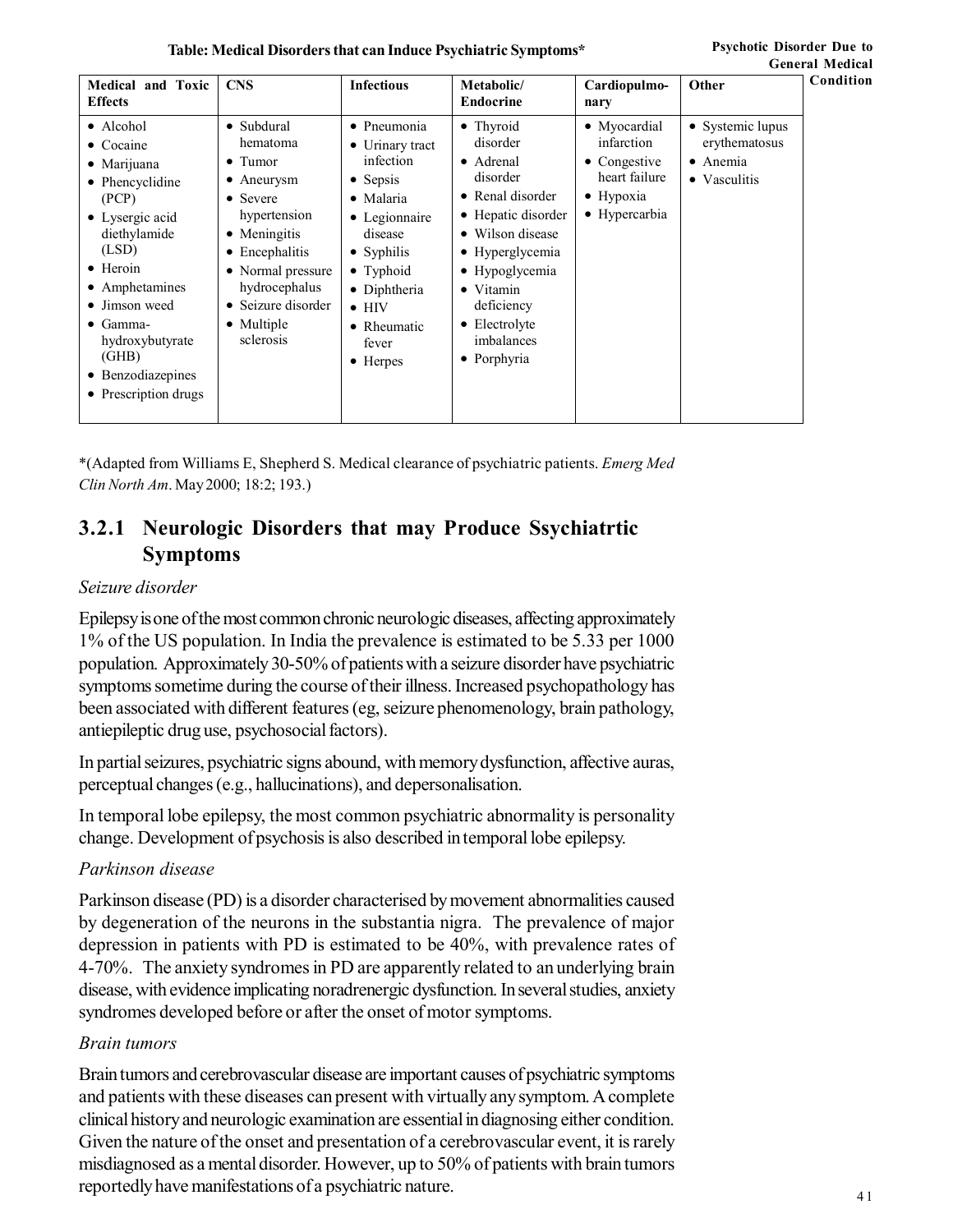Frontal lobe tumors, which are responsible for approximately 88% of the patients with psychiatric symptoms, can elicit presenting signs such as cognitive impairment, personality change, or motor and language dysfunction.

Limbic and hypothalamic tumors can cause affective symptoms such as rage, mania, emotional lability, and altered sexual behaviour.They can also produce delusions involving complicated plots.

Hallucinations, which are often considered the hallmarks of psychiatric illness, can be caused by focal neurologic pathology.

#### *Multiple sclerosis*

Multiple sclerosis (MS) is a demyelinating disorder characterised by multiple episodes of symptoms of a neuropsychiatric nature related to multifocal lesions in the white matter of the CNS.

Symptoms can be categorised as cognitive and psychiatric. Abstract reasoning, planning, and organisational skills are some of the functions also affected by MS. Dementia may eventually ensue.

#### *Meningitis*

Acute bacterial, fungal, and viral meningitis can be associated with a psychiatric presentation with or without abnormal vital signs.

Patients usually present with acute confusion, headaches, memory impairments, and fever with possible neck stiffness.

#### *Parathyroid disorder*

Dysfunction of the parathyroid glands results in abnormalities in the regulation of electrolytes, especially calcium. Excessive excretion of parathyroid hormone results in a state of hypercalcemia. Hyperparathyroidism is frequently associated with significant psychiatric symptoms, which are caused by the resultant hypercalcemia and can precede other somatic manifestations of the illness. Patients can experience delirium, sudden dementia, depression, anxiety, psychosis, apathy, stupor, and coma.

#### *Thyroid disorders*

Patients with hyperthyroidism can present in various ways but commonly present with symptoms of anxiety, confusion, and agitated depression. Patients can also present with hypomania and frank psychosis. In most patients who present with depression or anxiety associated with hyperthyroidism without other psychiatric history, psychiatric symptoms usually resolve with treatment of the hyperthyroidism.

Similar to patients with hyperthyroidism, those with hypothyroidism often present with depression and anxiety.

#### *Adrenal disorders*

Adrenal disorders cause changes in the normal secretion of hormones from the adrenal cortex and may produce significant psychiatric symptoms. Patients with this condition can exhibit symptoms such as apathy, fatigue, depression, and irritability. Psychosis and confusion can also develop.

The existence of moderate-to-severe depression in up to 50% of patients with Cushing syndrome is well documented, with symptoms sometimes severe enough to lead to suicide. Decreased concentration and memory deficits may also be present.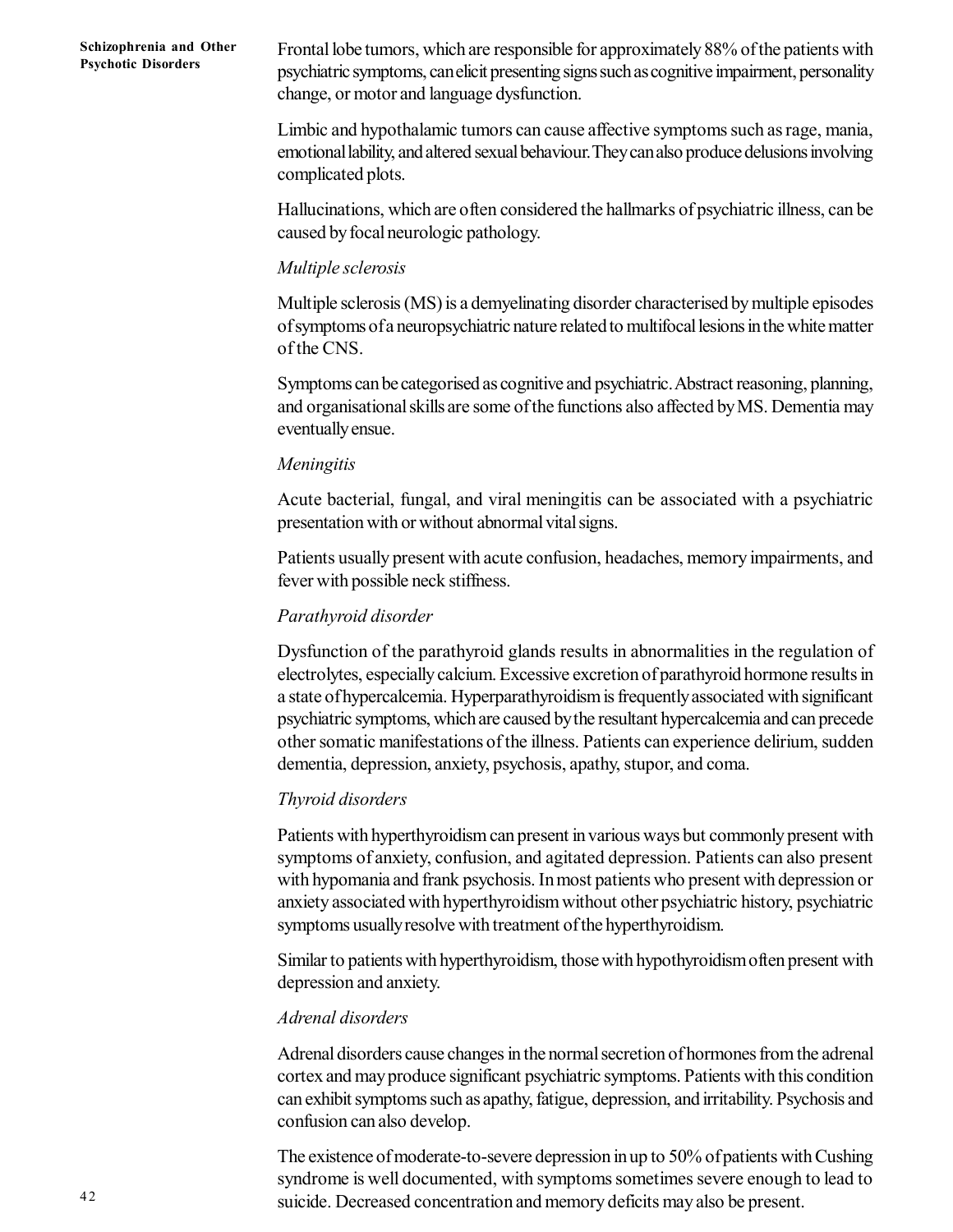Neuropsychiatric manifestations of patients with lupus have a prevalence of up to 75- 90%. Major psychiatric symptoms include depression, emotional lability, delirium, and psychosis. The presence of severe depression or psychosis is associated with anti-P antibodies in the serum, which suggests an autoimmune mechanism for inducing mental symptoms.

**Psychotic Disorder Due to General Medical Condition**

#### *Sodium imbalance*

This causes irritability, Confusion, Anxiety, Delusions and hallucinations, etc. Without proper treatment, seizures, stupor, and coma ultimately ensue. Treatment consists of correcting the serum sodium level at a slow but adequate rate.

The clinical manifestations of stages of hepatic encephalopathy are listed below

#### **Stage I**

- Apathy
- Restlessness
- Impaired cognition
- Impaired handwriting
- Reversal of sleep rhythm

#### **Stage II**

- Lethargy
- Drowsiness
- **Disorientation**
- Asterixis
- Beginning of mood swings
- Beginning of behavioural disinhibition

#### **Stage III**

- Arousable stupor
- Hyperactive reflexes
- Short episodes of psychiatric symptoms

**Stage IV** - Coma (responsive only to pain)

Patients may also experience short episodes of depression, hypomania, anxiety, and obsessive-compulsive symptoms.

Dialysis dementia is a specific syndrome characterised by encephalopathy, dysarthria, dysphasia, poor memory, depression, paranoia, myoclonic jerking, and seizures.

#### *Vitamin B-1 deficiency*

Much more commonly today, thiamine deficiency manifests as Wernicke encephalopathy, often, but not exclusively, in individuals with heavy and prolonged alcohol use.

#### *Vitamin B-12 deficiency*

Deficiency of vitamin B-12 (cobalamin) is the cause of pernicious anemia. Psychiatric symptoms include depression, fatigue, psychosis, and progressive cognitive impairment can accompany neurologic symptoms.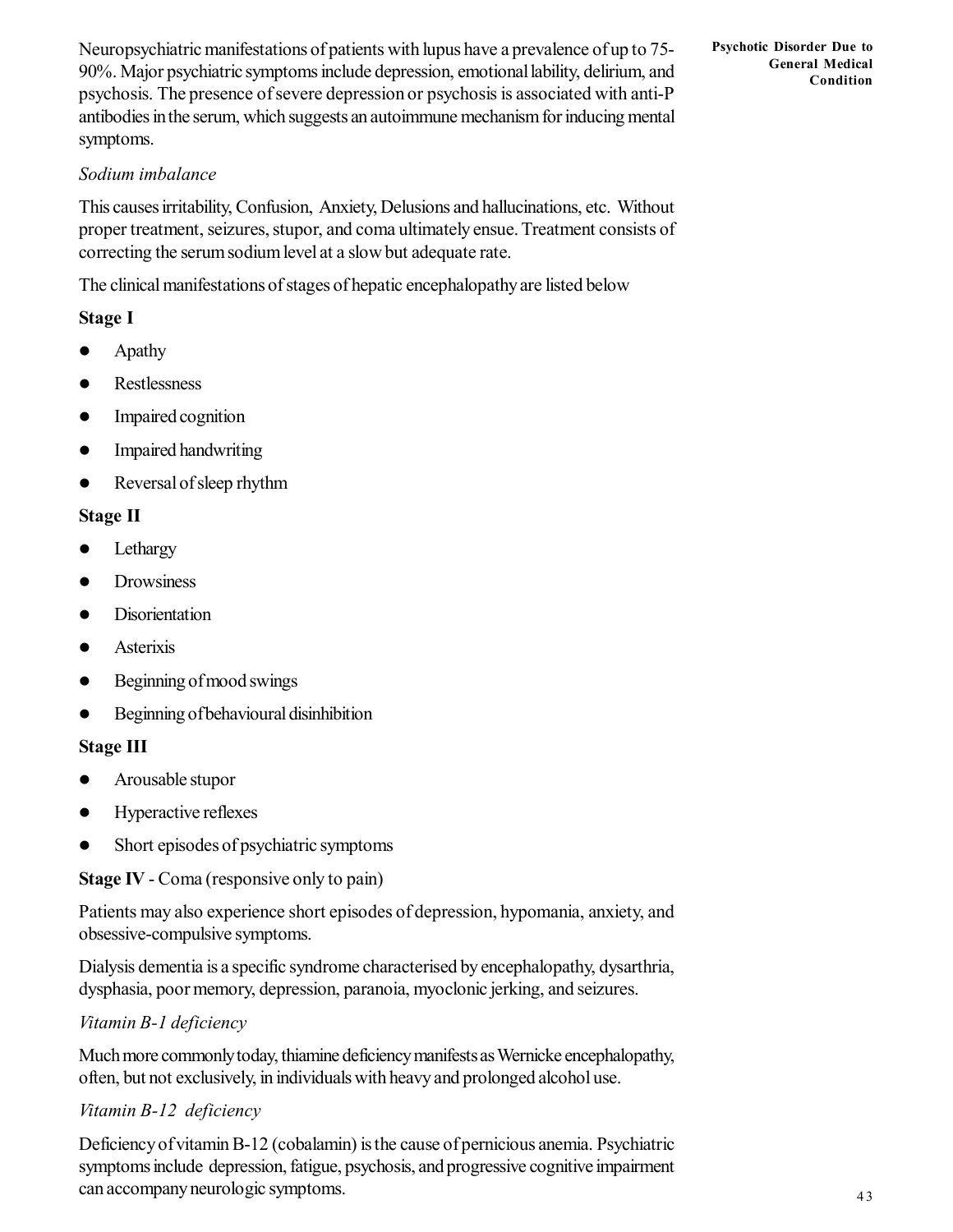#### *Alcohol*

Although volumes have been written concerning the pathologic changes in patients who use alcohol for short and long periods, a brief review is appropriate because patients in alcohol withdrawal can present with numerous psychiatric symptoms that can be fatal if not identified and treated quickly.

Withdrawal symptoms can emerge, particularly in the absence of a measurable blood alcohol level. Florid delirium tremens (DT) is the most serious and potentially fatal alcohol withdrawal syndrome. The clinical picture includes hallucinations (most commonly auditory and/or visual), gross confusion and disorientation, and autonomic hyperactivity (e.g, tachycardia, fever, sweating, hypertension). These patients are often agitated and paranoid and may not readily allow physical examination. The temptation to view an agitated, paranoid, overtly hallucinating patient as in need of nothing further than admission to a psychiatric unit may be a grave mistake because untreated DT is potentially fatal.

Patients may also present with hallucinations in a clear sensorium (differentiating it from DT), usually in the setting of recent cessation of or significant decrease in the amount of alcohol used. Known as alcoholic hallucinosis, the hallucinations (most frequently auditory) may be relatively brief, usually resolving within approximately 30 days, but they may persist. Recurrences are likely with continued alcohol use.

#### *Cocaine and amphetamines*

Cocaine is a powerful stimulant initially causing euphoria and increased alertness and energy. As the high wears off, the user may develop symptoms of anxiety and depression, often with drug craving. With continued regular use, symptoms of psychosis develop with hallucinations and frank paranoid delusions. The psychiatric presentation can appear similar to that observed in patients with chronic amphetamine abuse.

#### *Hallucinogens*

A brief mention must be made of lysergic acid diethylamide (LSD), a potent hallucinogen that causes intense and vivid hallucinations in a clear sensorium. LSD-elicited hallucinations are usually of relatively short duration, but flashbacks of varying intensity may occur in a small number of users.

#### *Ecstasy*

Depression, anxiety, and psychosis have also been described with regular use, and some of the symptoms persist for months after cessation of use.

#### *Solvents*

Long-term and heavy use can lead to hallucinations, cognitive impairment, personality change, and neurologic impairment, particularly cerebellar findings.

#### *Heavy metals*

Lead, mercury, manganese, arsenic, organophosphorus compounds, and others can cause psychiatric symptoms. Exposure is usually industrial or environmental and should be considered in the appropriate settings.

#### **Self Assessment Questions**

1) Describe seizure disorder in terms of producing psychotic symptoms.

.....................................................................................................................

.....................................................................................................................

.....................................................................................................................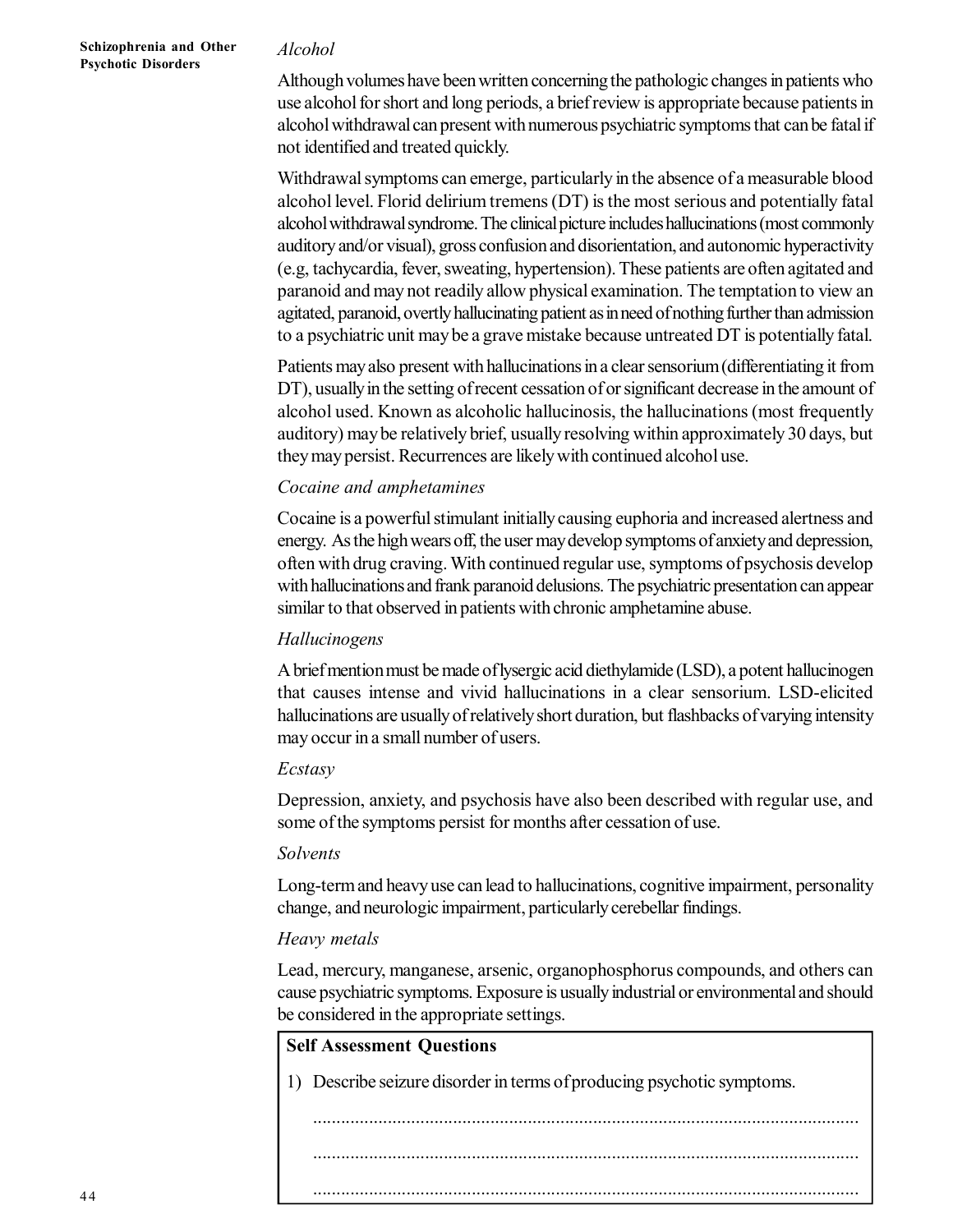|    | 2) What role brain tumors play in producing psychotic symptoms?                             |
|----|---------------------------------------------------------------------------------------------|
|    |                                                                                             |
|    |                                                                                             |
| 3) | How does multiple sclerosis affect the medical condition and produce psychotic<br>symptoms? |
|    |                                                                                             |
|    |                                                                                             |
| 4) | Discuss thyroid disorder and the production of psychotic symptoms.                          |
|    |                                                                                             |
|    |                                                                                             |
|    |                                                                                             |
| 5) | How does sodium imbalance contribute to psychiatric disorders. Describe the<br>stages?      |
|    |                                                                                             |
|    |                                                                                             |
|    |                                                                                             |
| 6) | Which are the vitamin deficiencies cause psychiatric disorders? Explain.                    |
|    |                                                                                             |
|    |                                                                                             |
| 7) | How do amphetamines, solvents and hallucinogens produce psychotic symptoms?                 |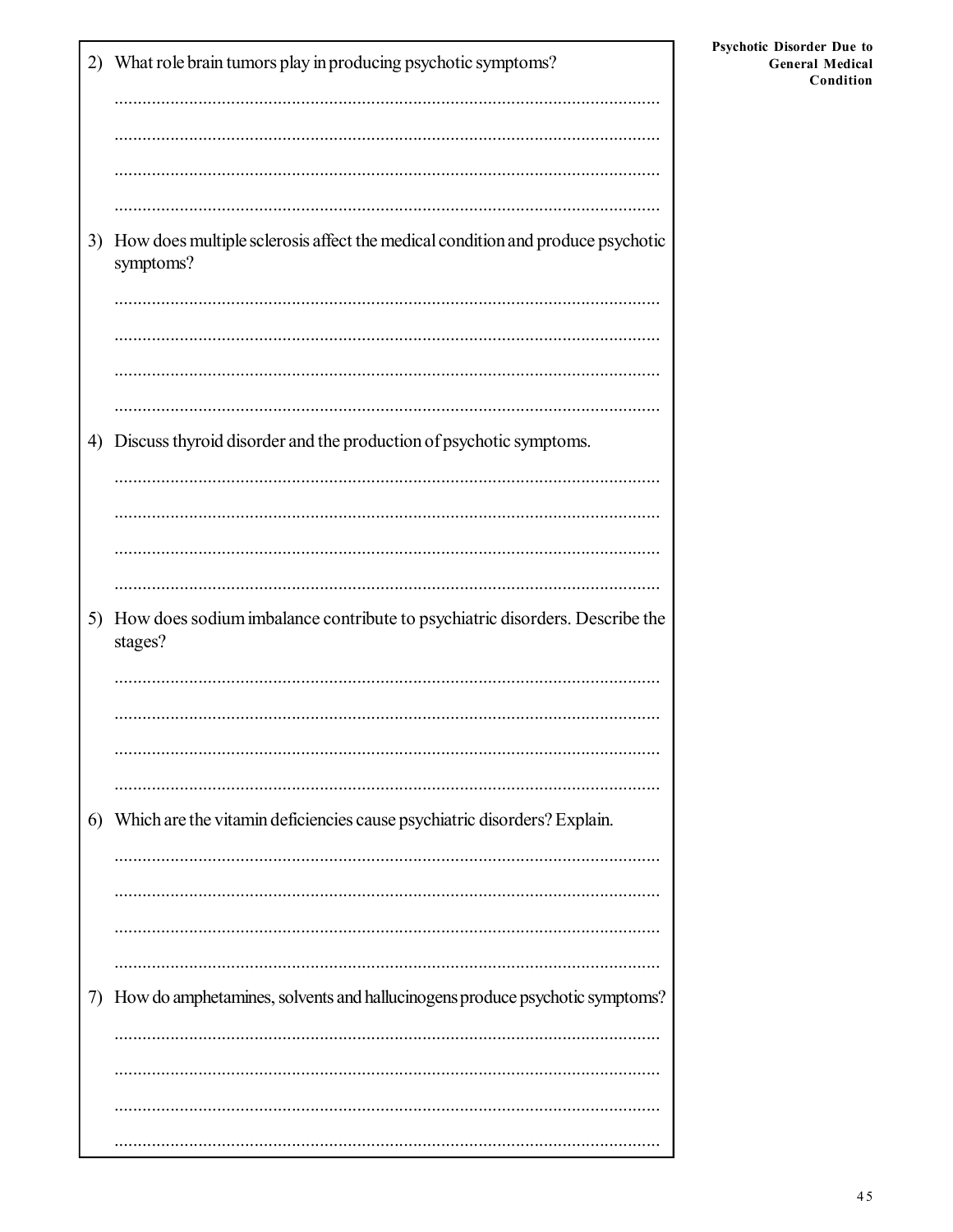## **3.3 SYMPTOMS OF PSYCHOTIC DISORDERS**

In a psychotic disorder, perception and understanding of reality is severely impaired. Symptoms may include fixed but untrue beliefs (delusions), seeing visions or hearing voices (hallucinations), confusion, disorganised speech, exaggerated or diminished emotions, or bizarre behaviour. Level of functioning may be severely impaired with social withdrawal and inability to attend to work, relationships, or even basic personal care. Individuals generally have little awareness of the mental abnormalities associated with their illness. It may be impossible to identify a specific psychotic disorder due to insufficient information or contradictory findings. Psychotic symptoms are described as positive or negative.

#### 1) *Positive symptoms*

Positive symptoms are delusions, hallucinations, bizarre behaviours, and thought broadcasting where the individual believes others can supernaturally influence his or her thoughts or vice versa.

#### 2) *Negative symptoms*

Negative symptoms refer to a reduction or loss of normal functions such as restriction and flattening of emotions, severely reduced speech or thought, and lack of interest in goal-directed activities. A delusion is a firm belief that others cannot verify.

The delusional individual clings to the belief despite evidence to the contrary. A common type of delusion involves thoughts of persecution such as being spied upon or conspired against. There may also be delusions of grandeur where individuals believe they have extraordinary powers, are on a special mission, or think they are someone important such as Jesus Christ. The delusion is termed bizarre if it is not based on ordinary life experiences. An example is of aliens controlling an individual's body and / or thoughts.

Hallucinations are sensory perceptions that no one else can detect and can involve the sense of sight, touch, hearing, smell, or taste. Hearing voices is the most frequent hallucination in psychosis. The hallucinations occur when the individual is awake. Disorganised thoughts (loosening of associations) are characterised by jumping from one topic to another. Grossly disorganised behaviour can result in neglect of personal appearance and hygiene, proper nutrition, and other tasks of living.

The individual may dress inappropriately and act unpredictably such as shouting or swearing in public. Usually these disorders involve hallucinations or delusions that are very prominent. Psychosis is a symptom or feature of mental illness typically characterised by radical changes in personality, impaired functioning, and a distorted or non-existent sense of objective reality. Patients suffering from psychosis have impaired reality testing; that is, they are unable to distinguish personal, subjective experience from the reality of the external world. They experience hallucinations and/or delusions that they believe are real, and may behave and communicate in an inappropriate and incoherent fashion.

Psychosis may appear as a symptom of a number of mental disorders, including mood and personality disorders. It is also the defining feature of schizophrenia, schizophreniform disorder, schizoaffective disorder, delusional disorder, and the psychotic disorders (i.e., brief psychotic disorder, shared psychotic disorder, psychotic disorder due to a general medical condition, and substance induced psychotic disorder. Psychosis may be caused by the interaction of biological and psychosocial factors depending on the disorder it presents. Psychosis can also be caused by purely social factors, with no biological component.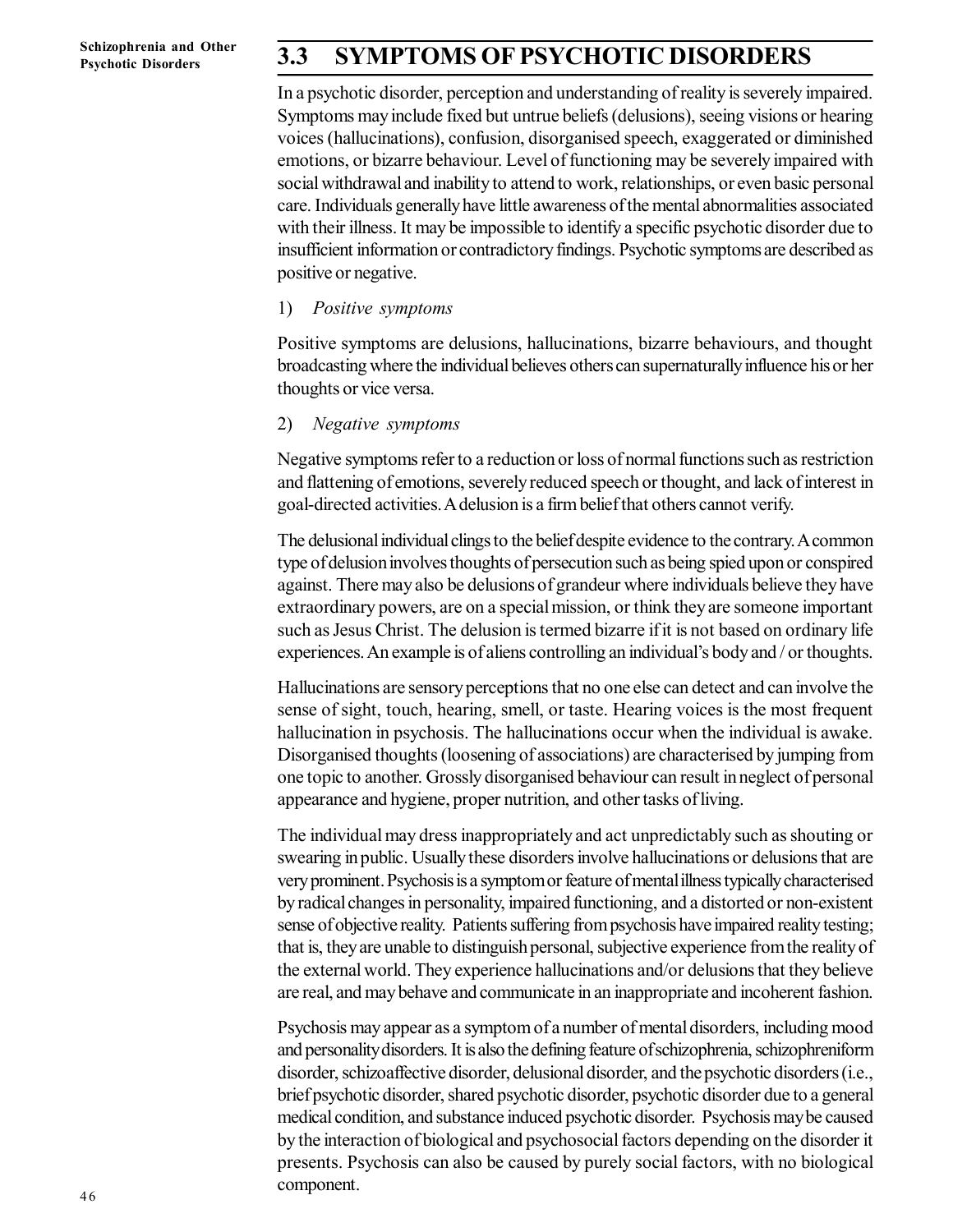### **3.3.1 Types of Psychotic Disorders**

According to the Diagnostic and Statistical Manual of Mental Disorders (2000), text revision (DSM IV TR), there is not an universal acceptance of the term *psychotic,* however the DSM IV TR definition refers to the existence of specific symptoms such as delusions, prominent hallucinations, disorganised speech, disorganised or catatonic behaviour. In layman's terms a psychotic individual could be described as someone who is "insane."

DSM IV TR is a manual that classifies and describes in great detail all mental disorders and is highly used in clinical, educational, and research settings. The manual further describes all of the psychotic disorders in greater detail. Those disorders are: Schizophrenia, Schizophreniform Disorder, Schizoaffective Disorder, Delusional Disorder, Brief Psychotic Disorder, Shared Psychotic Disorder, Psychotic Disorder Due to a General Medical Condition, Substance-Induced Psychotic Disorder, and Psychotic Disorder Not Otherwise Specified.

#### 1) *Schizophrenia*

Schizophrenia is probably the one that most people are familiar with because it is seen most commonly in society and in the clinical setting. Schizophrenia is characterised as being a psychotic disorder that has to last for at least 6 months and include two or more of active phase symptoms (i.e. hallucinations or delusions) for at least 1 month.

#### 2) *Schizophreniforn disorder*

Schizophreniform Disorder is very similar to Schizophrenia except that it lasts from 1 to 6 months and also there 't have to be a decline in functioning.

#### 3) *Schizoaffective disorder*

Schizoaffective Disorder is characterised by an individual having a mood episode and the active phase symptoms of Schizophrenia at the same time. Also there must have been at least 2 weeks of delusions or hallucinations (without mood symptoms) before or after the occurrence of them together.

#### 4) *Delusional disorder*

An individual with Delusional Disorder must have had at least 1 month of non-bizarre symptoms without any other active phase symptoms. Brief Psychotic Disorder must last more than 1 day and goes away by 1 month. An individual with Shared Psychotic Disorder has delusions that have been influenced by someone else who has similar delusions.

A Psychotic Disorder Due to a General Medical Condition is due to direct relation from a physiological condition (i.e. psychosis due to lime disease from a tick bite).

A Substance-Induced Psychotic Disorder are due to a direct physiological condition from medication, drug abuse, or toxin exposure.

Psychotic Disorder Not Otherwise Specified is included in this section to describe all Psychotic Disorders that do not fit into any of the above criteria or when there is not enough information or contradictory information provided. Brief psychotic disorder is a short-term, time-limited disorder. An individual with brief psychotic disorder has experienced at least one of the major symptoms of **psychosis** for less than one month. **Hallucinations**, **delusions**, strange bodily movements or lack of movements (catatonic behaviour), peculiar speech and bizarre or markedly inappropriate behaviour are all classic psychotic symptoms that may occur in brief psychotic disorder.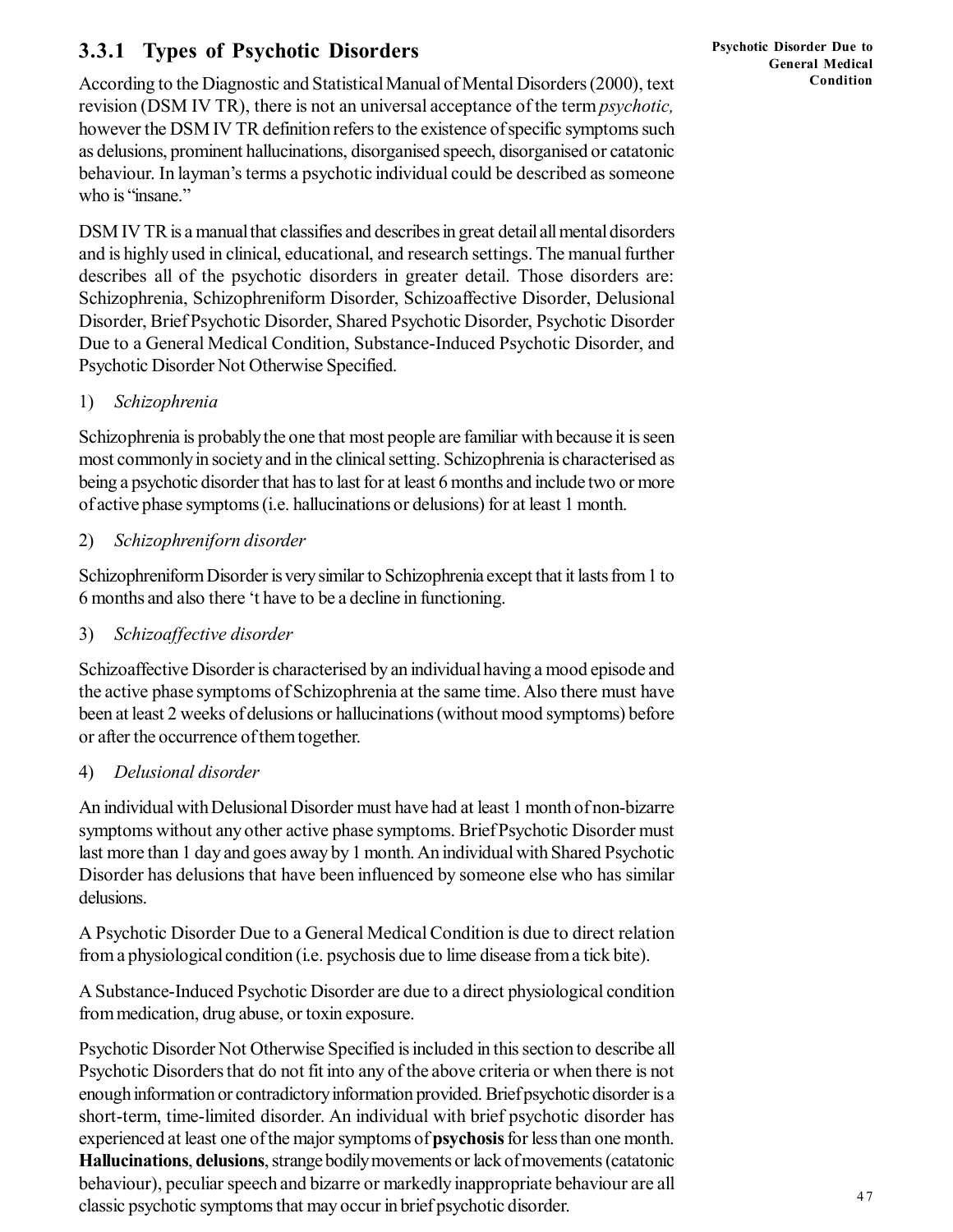#### **3.3.2 Causes of Psychotic Disorder**

The cause of the symptoms helps to determine whether or not the sufferer is described as having brief psychotic disorder. If the psychotic symptoms appear as a result of a physical disease, a reaction to medication, or intoxication with drugs or alcohol, then the unusual behaviours are not classified as brief psychotic disorder.

If hallucinations, delusions, or other psychotic symptoms occur at the same time that an individual is experiencing major clinical depression or bipolar (manic-depressive) disorder, then the brief psychotic disorder diagnosis is not given. The decision rules that allow the clinician to identify this cluster of symptoms as brief psychotic disorder are outlined in the Diagnostic and Statistical Manual of the Fourth Edition Text Revision, produced by the American Psychiatric Association. This manual is referred to by most mental health professionals as *DSM-IV-TR*.

Psychosis (from the Greek "psyche", for mind/soul, and "-osis", for abnormal condition) means abnormal condition of the mind, and is a generic psychiatric term for a mental state often described as involving a "loss of contact with reality". People suffering from psychosis are described as *psychotic.* Psychosis is given to the more severe forms of psychiatric disorder, during which hallucinations and delusions and impaired insight may occur. Some professionals say that the term psychosis is not sufficient as some illnesses grouped under the term "psychosis" have nothing in common (Gelder, Mayou & Geddes 2005).

People experiencing psychosis may report hallucinations or delusional beliefs, and may exhibit personality changes and thought disorder. Depending on its severity, this may be accompanied by unusual or bizarre behaviour, as well as difficulty with social interaction and impairment in carrying out the daily life activities. A wide variety of central nervous system diseases, from both external poisons and internal physiologic illness, can produce symptoms of psychosis. Trauma and stress can cause a short-term psychosis (less than a month's duration) known as brief psychotic disorder. Major life-changing events such as the death of a family member or a natural disaster have been known to stimulate brief psychotic disorder in patients with no prior history of mental illness.

Psychosis may also be triggered by an organic cause, termed a psychotic disorder due to a general medical condition. Organic sources of psychosis include neurological conditions (for example, epilepsy and cerebrovascular disease), metabolic conditions (for example, porphyria), endocrine conditions (for example, hyper- or hypothyroidism), renal failure, electrolyte imbalance, or autoimmune disorders. Common such underlying medical conditions are: thyroid disease with too much or too little thyroid hormone production; brain tumor; stroke; infection of central nervous system; epilepsy; liver or kidney disease; systemic lupus erythematosus with central nervous system involvement; severe fluid and electrolyte disturbances; metabolic conditions affecting blood sugar or oxygen content of the blood. There are more, but these illustrate the point. For instance, in temporal lobe epilepsy it is common to have the occasional patient develop religious delusions.

Other hallucinations associated with temporal lobe epilepsy are olfactory hallucinations such as smelling burning rubber or other unpleasant smells. In some patients the medical diagnosis is known and the hallucinations develop subsequently. In other patients the hallucinations are the first clue that there may be an underlying medical condition. If the psychotic condition starts at an age atypical for a psychotic disorder and visual or olfactory hallucinations are present, the clinician must think about a medical condition (or hidden drug abuse) that may cause these symptoms.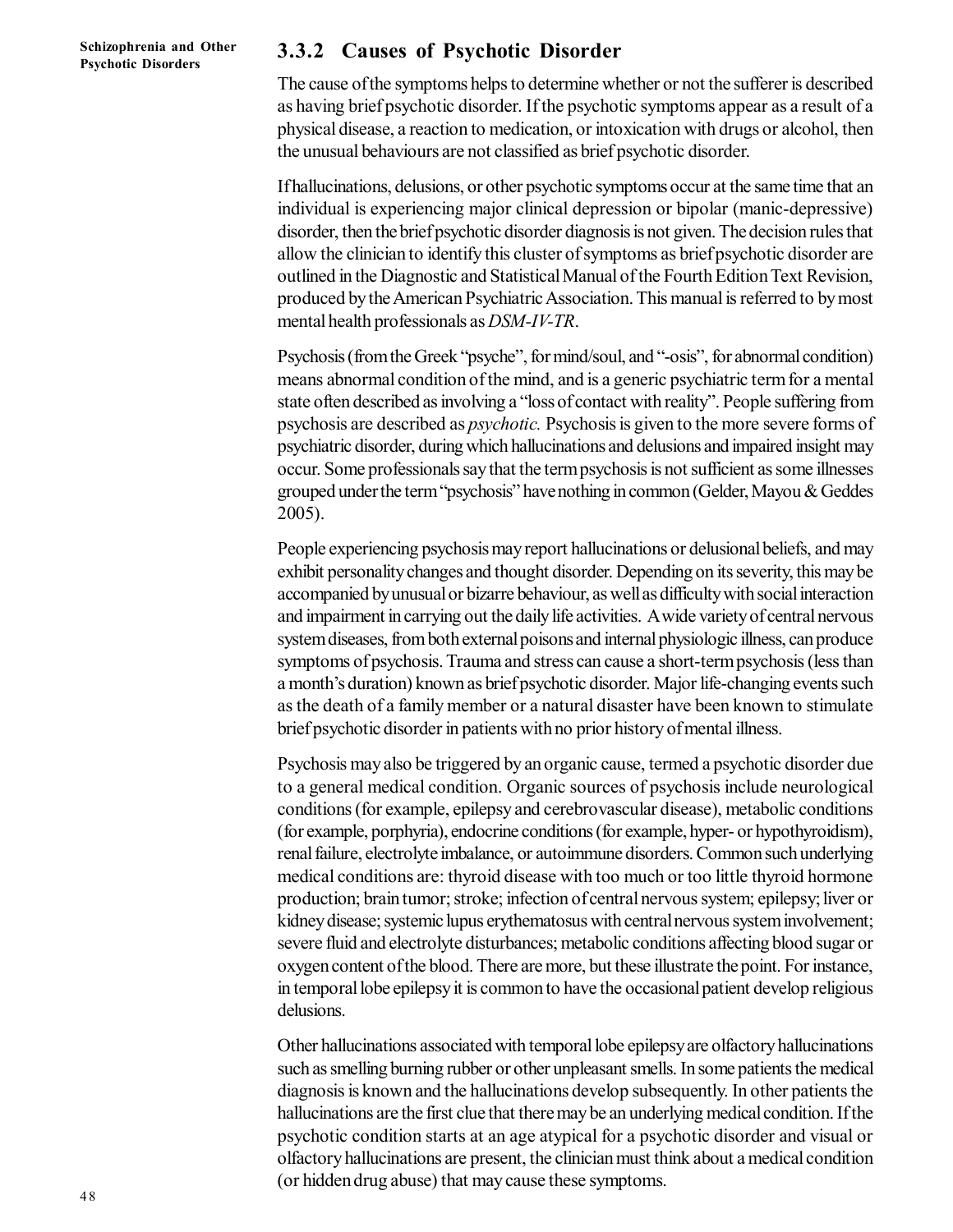| <b>Self Assessment Questions</b> |                                                                        |  |  |  |
|----------------------------------|------------------------------------------------------------------------|--|--|--|
|                                  | 1) What are the positive and negative symptoms of psychotic disorders? |  |  |  |
|                                  |                                                                        |  |  |  |
|                                  |                                                                        |  |  |  |
|                                  |                                                                        |  |  |  |
|                                  |                                                                        |  |  |  |
| 2)                               | Describe hallucinations and delusions.                                 |  |  |  |
|                                  |                                                                        |  |  |  |
|                                  |                                                                        |  |  |  |
|                                  |                                                                        |  |  |  |
|                                  |                                                                        |  |  |  |
|                                  |                                                                        |  |  |  |
| 3)                               | What are the various types of psychotic disorders?                     |  |  |  |
|                                  |                                                                        |  |  |  |
|                                  |                                                                        |  |  |  |
|                                  |                                                                        |  |  |  |
|                                  |                                                                        |  |  |  |
| 4)                               | What are the causes of psychotic disorders? Explain.                   |  |  |  |
|                                  |                                                                        |  |  |  |
|                                  |                                                                        |  |  |  |
|                                  |                                                                        |  |  |  |
|                                  |                                                                        |  |  |  |

#### $3.4$ **SYMPTOMS OF PSYCHOTIC DISORDERS DUE TO MEDICAL CONDITION**

Psychosis is characterised by the following symptoms:

#### **Delusions**  $1)$

An unshakable and irrational belief in something untrue. Delusions defynormal reasoning, and remain firm even when overwhelming proof is presented to disprove them.

#### $2)$ Hallucinations

Psychosis causes false or distorted sensory experience that appear to be real. Psychotic patients often see, hear, smell, taste, or feel things that aren't there.

 $3)$ Disorganised speech

Psychotic patients often speak incoherently, using noises instead of words and "talking" in unintelligible speech patterns.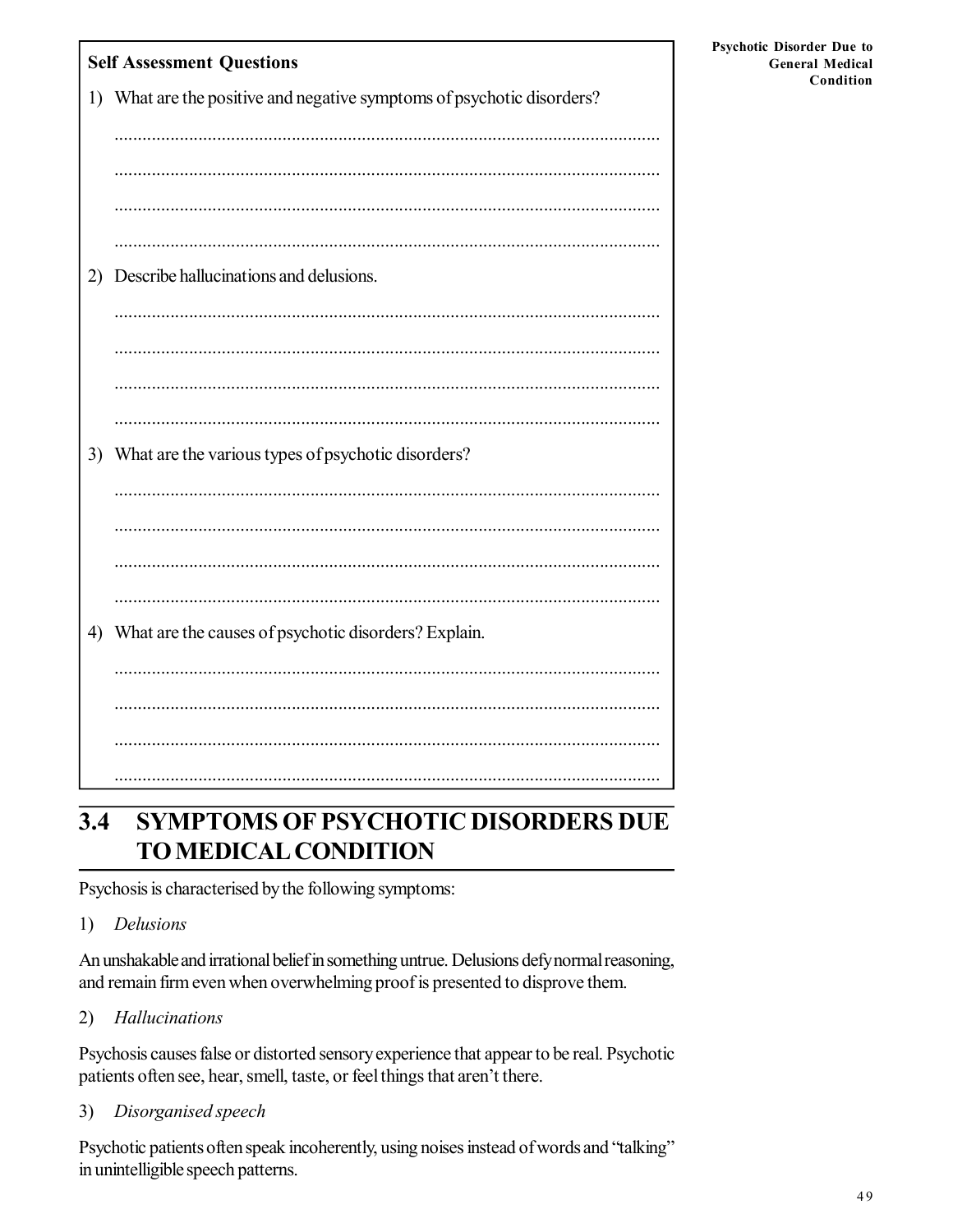#### 4) *Disorganised or catatonic behaviour*

Behavior that is completely inappropriate to the situation or environment. Catatonic patients have either a complete lack of or inappropriate excess of motor activity. They can be completely rigid and unable to move (vegetative), or in constant motion. Disorganised behaviour is unpredictable and inappropriate for a situation (e.g., screaming obscenities in the middle of class).

#### **3.4.1 Symptoms**

The main symptoms of this disorder are delusions and hallucinations. There has to be medical evidence that the symptoms are a direct physiological consequence of a medical condition. All other mental disorders have to be ruled out before this diagnosis is given. There are many medical conditions that can cause psychotic symptoms. These medical conditions include; epilepsy, multiple sclerosis, central nervous system infections and migraines. There are two subtypes of this disorder. The two subtypes are:

**Delusions**: The person has delusions. A delusion is a fixed belief that is either false, fanciful, or derived from deception. In psychiatry, it is defined to be a belief that is pathological (the result of an illness or illness process) and is held despite evidence to the contrary. As a pathology, it is distinct from a belief based on false or incomplete information, dogma, stupidity, poor memory, illusion, or other effects of perception.

Delusions typically occur in the context of neurological or mental illness, although they are not tied to any particular disease and have been found to occur in the context of many pathological states (both physical and mental). However, they are of particular diagnostic importance in psychotic disorders.

#### **3.4.2 Types of Delusions**

Delusions are categorised into different groups:

- 1) *Bizarre delusion***:** A delusion that is very strange and completely implausible; an example of a bizarre delusion would be that aliens have removed the affected person's brain.
- 2) *Non-bizarre delusion***:** A delusion that, though false, is at least possible, e.g., the affected person mistakenly believes that he is under constant police surveillance.
- 3) *Mood-congruent delusion***:** Any delusion with content consistent with either a depressive or manic state, e.g., a depressed person believes that news anchors on television highly disapprove of him, or a person in a manic state might believe he is a powerful deity.
- 4) *Mood-neutral delusion***:** A delusion that does not relate to the sufferer's emotional state; for example, a belief that an extra limb is growing out of the back of one's head is neutral to either depression or mania.
- 5) *Delusion of control*: This is a false belief that another person, group of people, or external force controls one's thoughts, feelings, impulses, or behaviour.
- 6) *Nihilistic delusion:* A person with this type of delusion may have the false belief that the world is ending.
- 7) *Delusional jealousy (or delusion of infidelity):* A person with this delusion falsely believes a spouse or lover is having an affair.
- 8) *Delusion of guilt or sin (or delusion of self-accusation)*: This is a false feeling of remorse or guilt of delusional intensity.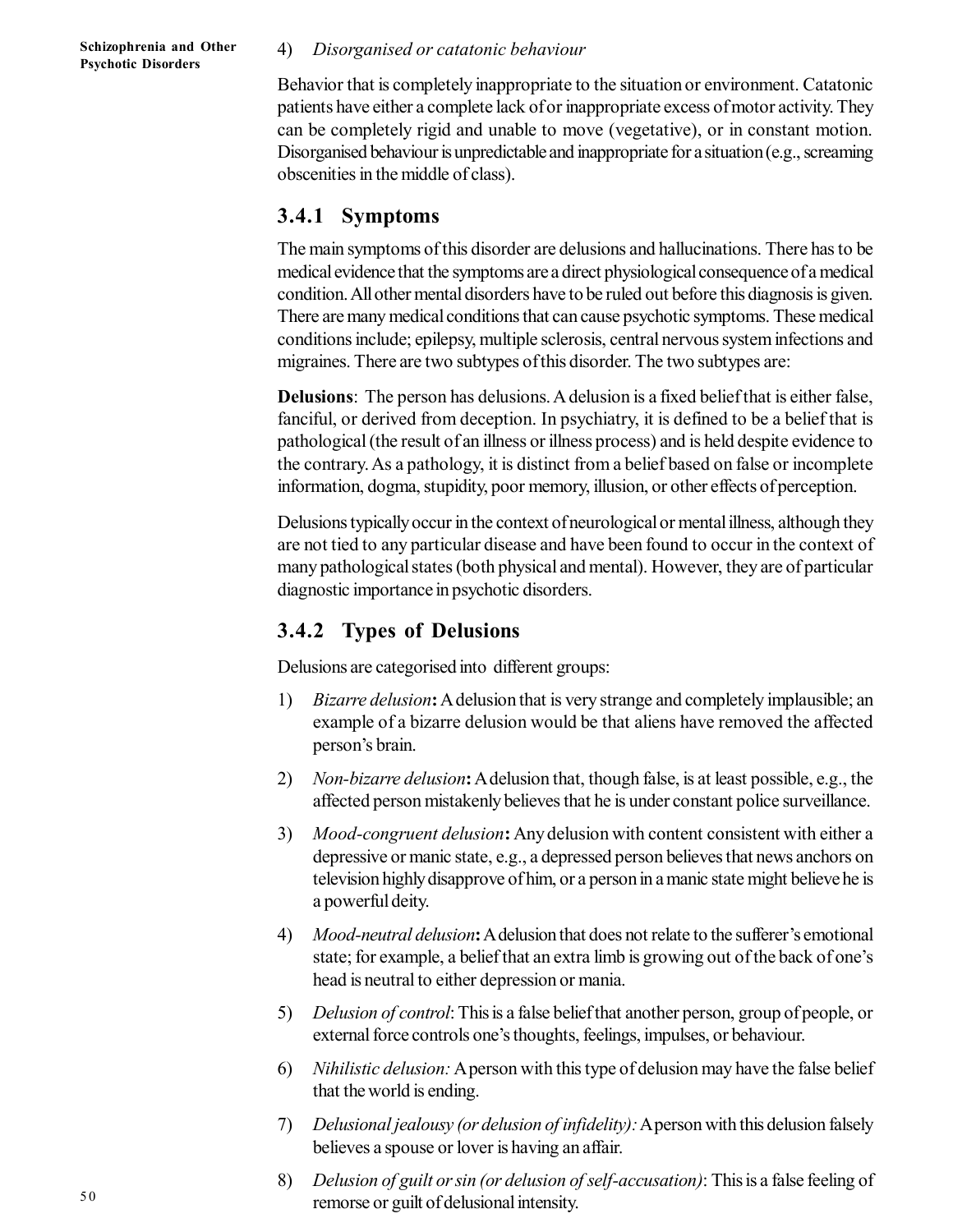9) *Delusion of mind being read:* The false belief that other people can know one's thoughts.

- 10) *Delusion of reference*: The person falsely believes that insignificant remarks, events, or objects in one's environment have personal meaning or significance.
- 11) *Erotomania*: A delusion where someone believes another person is in love with them.
- 12) *Grandiose delusion*: An individual is convinced he has special powers, talents, or abilities. Sometimes, the individual may actually believe he or she is a famous person or character (for example, a rock star).
- 13) *Persecutory delusion:* These are the most common type of delusions and involve the theme of being followed, harassed, cheated, poisoned or drugged, conspired against, spied on, attacked, or obstructed in the pursuit of goals.
- 14) *Religious delusion:* Any delusion with a religious or spiritual content. These may be combined with other delusions, such as grandiose delusions (the belief that the affected person is a god, or chosen to act as a god, for example).
- 15) *Somatic delusion:* A delusion whose content pertains to bodily functioning, bodily sensations, or physical appearance. Usually the false belief is that the body is somehow diseased, abnormal, or changed—for example, infested with parasites.
- 16) *Delusions of parasitosis (DOP) or delusional parasitosis:* a delusion in which one feels infested with an insect, bacteria, mite, spiders, lice, fleas, worms, or other organisms. Affected individuals may also report being repeatedly bitten. In some cases, entomologists are asked to investigate cases of mysterious bites. Sometimes physical manifestations may occur including skin lesions.
- 17) *Delusions of poverty*: The person strongly believes that he is financially incapacitated. Although this type of delusion is less common now, it is however interesting to note that it was particularly widespread in the days before state support

### **3.4.3 Hallucinations**

The person has Hallucinations. Hallucinations can occur in any sensory modality (i.e., visual, olfactory, gustatory, tactile, or auditory), but certain etiological factors are likely to evoke specific hallucinatory phenomena. Olfactory hallucinations, especially those involving the smell of burning rubber or other unpleasant smells, are highly suggestive of temporal lobe epilepsy. Hallucinations may vary from simple and unformed to highly complex and organised, depending on etiological factors, environmental surroundings, nature and focus of the insult rendered to the central nervous system, and the reactive response to impairment The latter definition distinguishes hallucinations from the related phenomena of dreaming, which does not involve wakefulness; illusion, which involves distorted or misinterpreted real perception; imagery, which does not mimic real perception and is under voluntary control; and pseudohallucination, which does not mimic real perception, but is not under voluntary control.[1] Hallucinations also differ from "delusional perceptions", in which a correctly sensed and interpreted genuine perception is given some additional (and typically bizarre) significance.

Hallucinations can occur in any sensory modality — visual, auditory, olfactory, gustatory, tactile, proprioceptive, equilibrioceptive, nociceptive, thermoceptive and chronoceptive.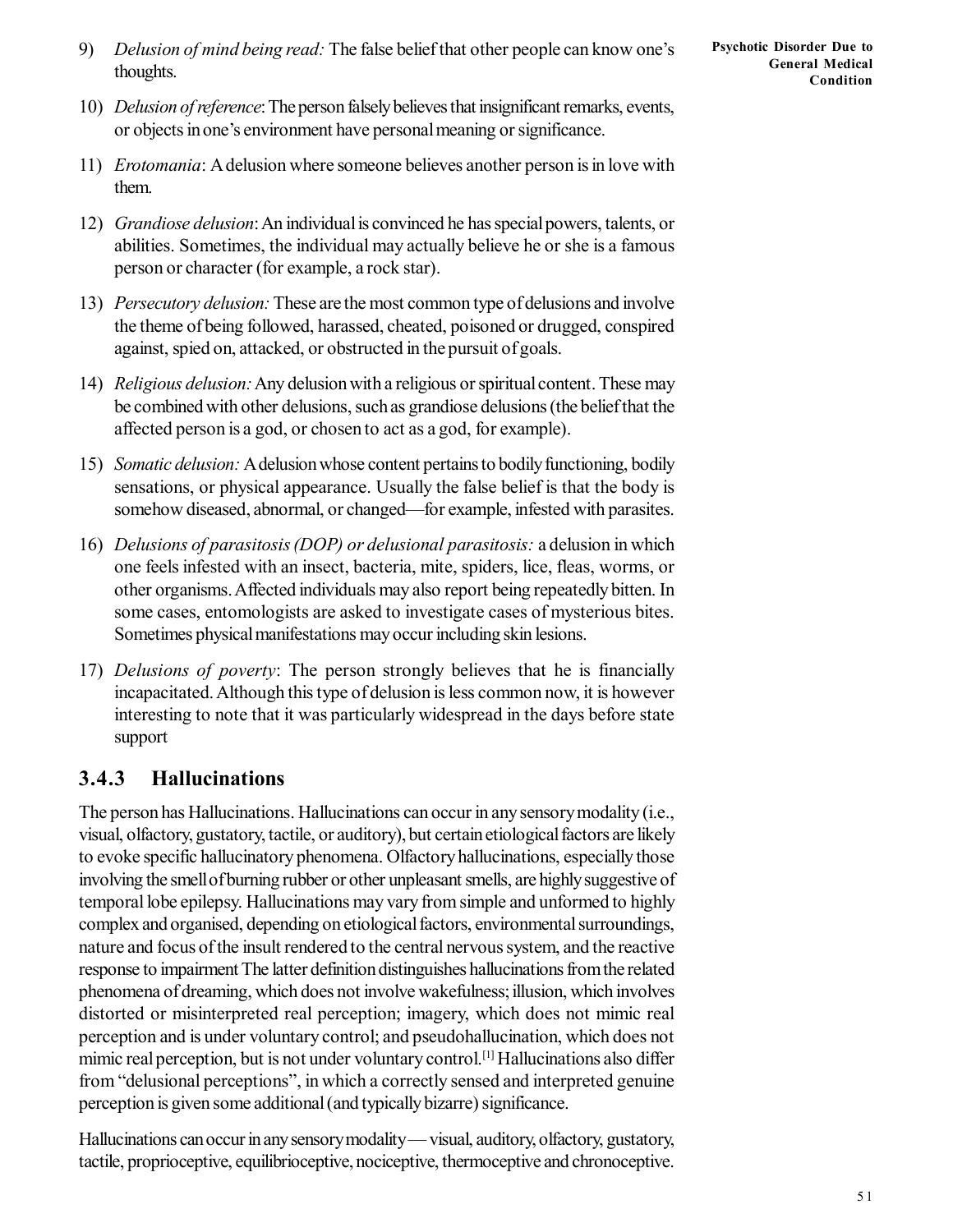**Self Assessment Questions** 1) What are the various symptoms of pschotic disorders due to medical conditions? 2) Describe the symptoms of this disorder. 3) What are the various types of delusions? 4) Define hallucinations. 5) What are the various types of hallucinations?

#### **CAUSES PSYCHOTIC DISORDERS DUE TO**  $3.5$ **MEDICAL CONDITIONS**

Psychosis may be caused by a number of biological and social factors, depending on the disorder underlying the symptom. Trauma and stress can induce a short-term psychosis known as brief psychotic disorder. This psychotic episode, which lasts a month or less, can be brought on by the stress of major life-changing events (e.g., death of a close friend or family member, natural disaster, traumatic event), and can occur in patients with no prior history of mental illness.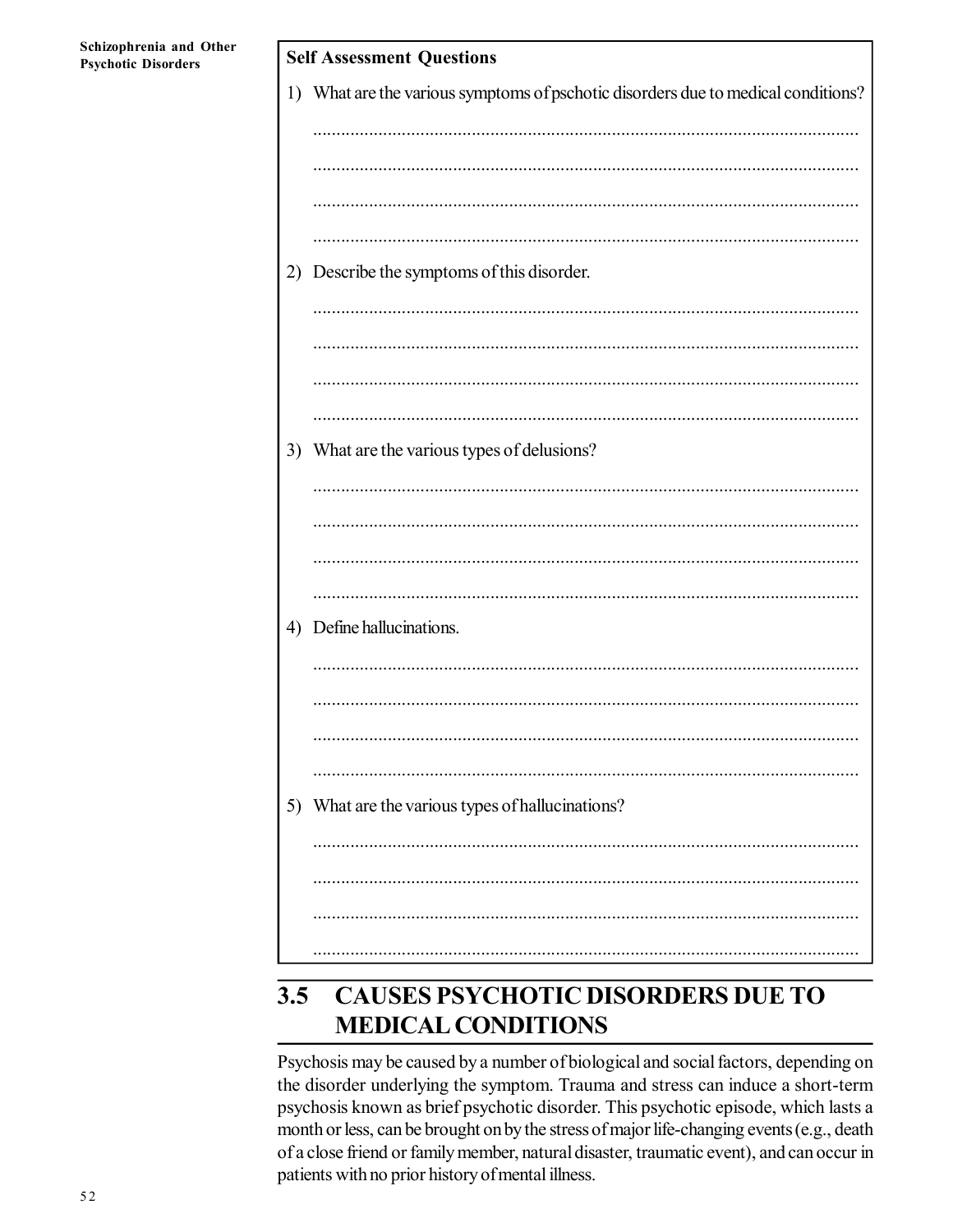Psychosis can also occur as a result of an organic medical condition (known as psychotic disorder due to a general medical condition). Neurological conditions (e.g., epilepsy, migraines, Parkinson's disease, cerebrovascular disease, dementia), metabolic imbalances (hypoglycemia), endocrine disorders (hyper- and hypothyroidism), renal disease, electrolyte imbalance, and autoimmune disorders may all trigger psychotic episodes.

Hallucinogenics, PCP, amphetamines, cocaine, marijuana, and alcohol may cause a psychotic reaction during use, abuse, or withdrawal. Certain prescription medications such as anesthetics, anticonvulsants, chemotherapeutic agents, and antiparkinsonian medications may also induce psychotic symptoms as a side-effect. In addition, toxic substances like carbon dioxide and carbon monoxide, which may be deliberately or accidentally ingested, have been reported to cause substance-induced psychotic disorder.

### **3.5.1 Functional Causes**

Functional causes of psychosis include the following:

- brain tumors
- drug abuse amphetamines, cocaine, marijuana, alcohol among others
- brain damage
- schizophrenia, schizophreniform disorder, schizoaffective disorder, brief psychotic disorder
- bipolar disorder (manic depression)
- severe clinical depression
- severe psychosocial stress
- sleep deprivation
- some focal epileptic disorders especially if the temporal lobe is affected
- exposure to some traumatic event (violent death, etc.)
- abrupt or over-rapid withdrawal from certain recreational or prescribed drugs.

A psychotic episode can be significantly affected by mood. For example, people experiencing a psychotic episode in the context of depression may experience persecutory or self-blaming delusions or hallucinations, while people experiencing a psychotic episode in the context of mania may form grandiose delusions.

Stress is known to contribute to and trigger psychotic states. A history of psychologically traumatic events, and the recent experience of a stressful event, can both contribute to the development of psychosis. Short-lived psychosis triggered by stress is known as brief reactive psychosis, and patients may spontaneously recover normal functioning within two weeks.

In some rare cases, individuals may remain in a state of full-blown psychosis for many years, or perhaps have attenuated psychotic symptoms (such as low intensity hallucinations) present at most times.

### **3.5.2 General Medical Conditions**

Psychosis arising from "organic" (non-psychological) conditions is sometimes known as secondary psychosis. It can be associated with the following pathologies: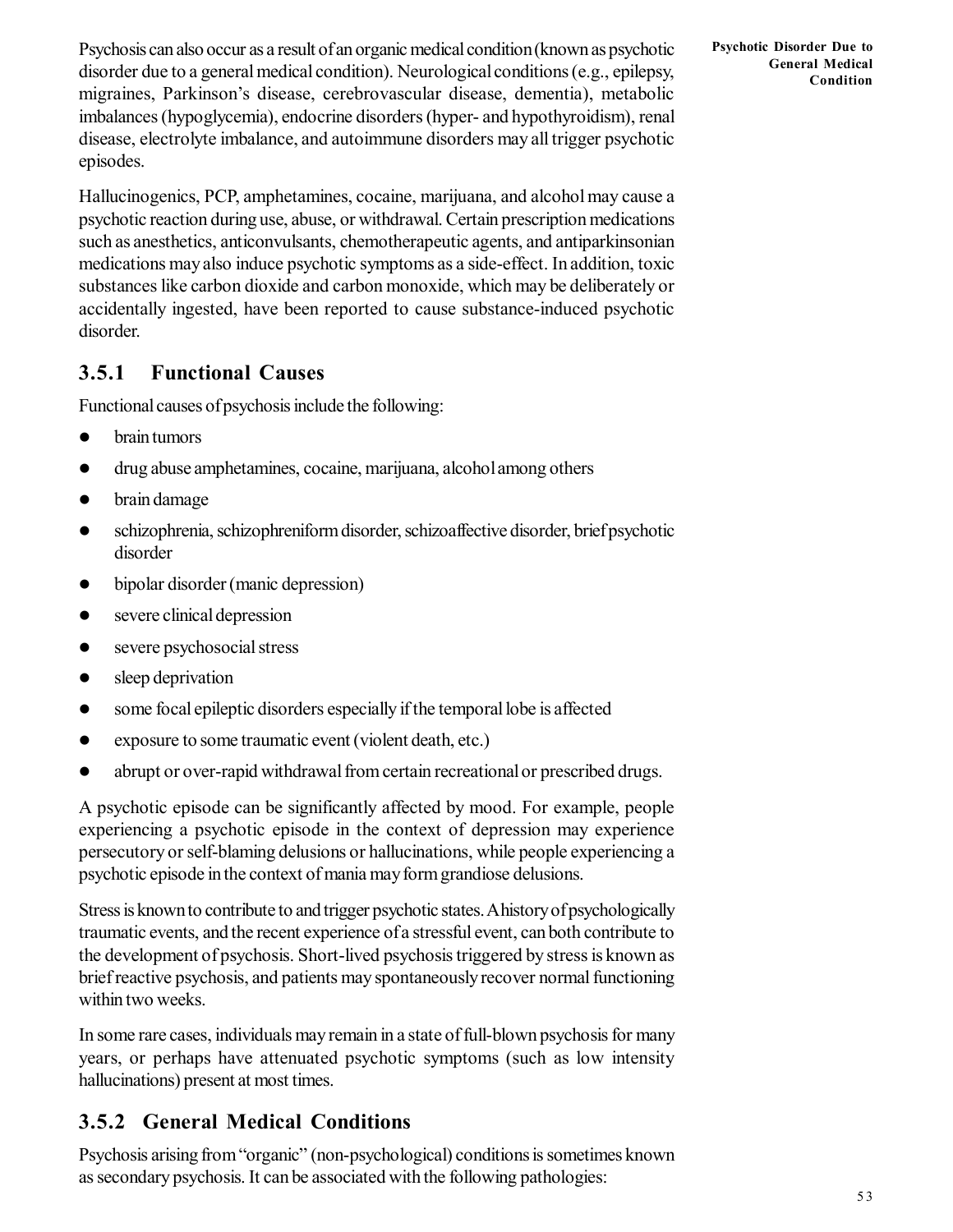- neurological disorders, including:
- brain tumour
- dementia with Lewy bodies
- multiple sclerosis
- sarcoidosis
- Lyme Disease
- syphilis
- Alzheimer's Disease
- Parkinson's Disease.

### **3.5.3 Psychoactive Drugs**

Various psychoactive substances (both legal and illegal) have been implicated in causing, exacerbating, and/or precipitating psychotic states and/or disorders in users. On the other hand, cannabis use has increased dramatically over the past few decades but declined in the last decade, whereas the rate of psychosis has not increased.

#### *An early phase of schizophrenia.*

Because of the similarities between brief psychotic disorder, **schizophreniform disorder** and **schizophrenia**, many clinicians have come to think of brief psychotic disorder as being the precursor to a lengthier psychotic disorder. Although this can only be identified retrospectively, brief psychotic disorder is often the diagnosis that was originally used when an individual (who later develops schizophrenia) experiences a first "psychotic break" from more typical functioning.

### **3.5.4 A Stress Response**

At times, under severe **stress**, temporary psychotic reactions may appear. The source of stress can be from typical events encountered by many people in the course of a lifetime, such as being widowed or divorced. The severe stress may be more unusual, such as being in combat, enduring a natural disaster, or being taken hostage. The person generally returns to a normal method of functioning when the stress decreases or more support is available, or better coping skills are learned.

### **3.5.5 Postpartum Psychosis**

In some susceptible women, dramatic hormonal changes in childbirth and shortly afterward can result in a form of brief psychotic disorder often referred to as *postpartum psychosis*. Unfortunately, postpartum conditions are often misidentified and improperly treated. In many cases of a mother killing her infant or committing **suicide** , postpartum psychosis is involved.

#### **Self Assessment Questions**

1) What are the causes of psychosis in generalmedical conditions?

..................................................................................................................... ..................................................................................................................... ..................................................................................................................... .....................................................................................................................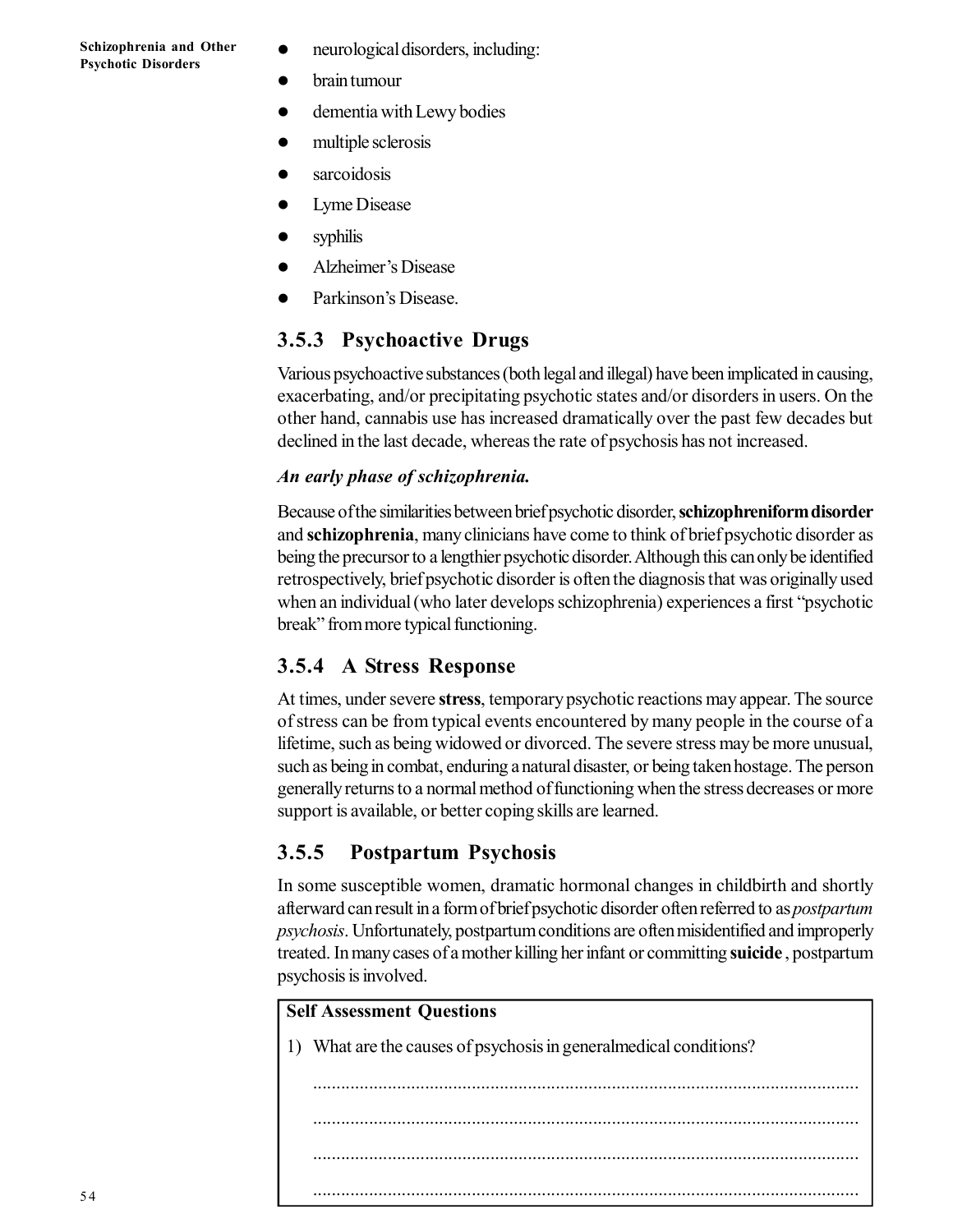2) What are psychoactive drugs? How are they involved in producing psychotic symptoms? ..................................................................................................................... ..................................................................................................................... ..................................................................................................................... ..................................................................................................................... 3) Descrfibe a stress response in the context psychotic symptoms. ..................................................................................................................... ..................................................................................................................... ..................................................................................................................... .....................................................................................................................

# **3.6 DEFENSE MECHANISM IN PERSONALITY DISORDER**

Persons with **personality disorders** appear to be more susceptible to developing brief psychotic reactions in response to stress. Individuals with personality disorders have not developed effective adult mechanisms for coping with life. When life becomes more demanding and difficult than can be tolerated, the person may lapse into a brief psychotic state.

## **3.6.1 Culturally Defined Disorder**

Culture is a very important factor in understanding mental health and psychological disturbance, and brief psychotic disorder is an excellent example. The types of behaviour that occur during brief psychotic disorder are very much shaped by the expectations and traditions of the individual's culture. Many cultures have some form of mental disorder that would meet criteria for brief psychotic disorder the features of which are unique to that culture, wherein most sufferers have similar behaviours that are attributed to causes that are localised to that community. The *DSMIV-TR* calls disorders unique to certain societies or groups "culture-bound."

An example of a culture-bound syndrome is *koro*, a syndrome observed in Japan and some other areas of Asia but not elsewhere. Koro is an **obsession** to the point of delusion with the possibility that the genitals will retract or shrink into the body and cause death.

Conversely, while culture shapes the form a psychotic reaction may take, culture also determines what is *not* to be considered psychotic. Behaviours that in one culture would be thought of as bizarre or psychotic, may be acceptable in another. For example, some cultural groups and religions view "speaking in tongues" as a valuable expression of the gifts of God, whereas viewed out of context, the unrecognisable speech patterns might be viewed as psychotic. If the behaviours shown are culturally acceptable in the person's society or religion, and happen in an approved setting such as a religious service, then brief psychotic disorder would not be diagnosed.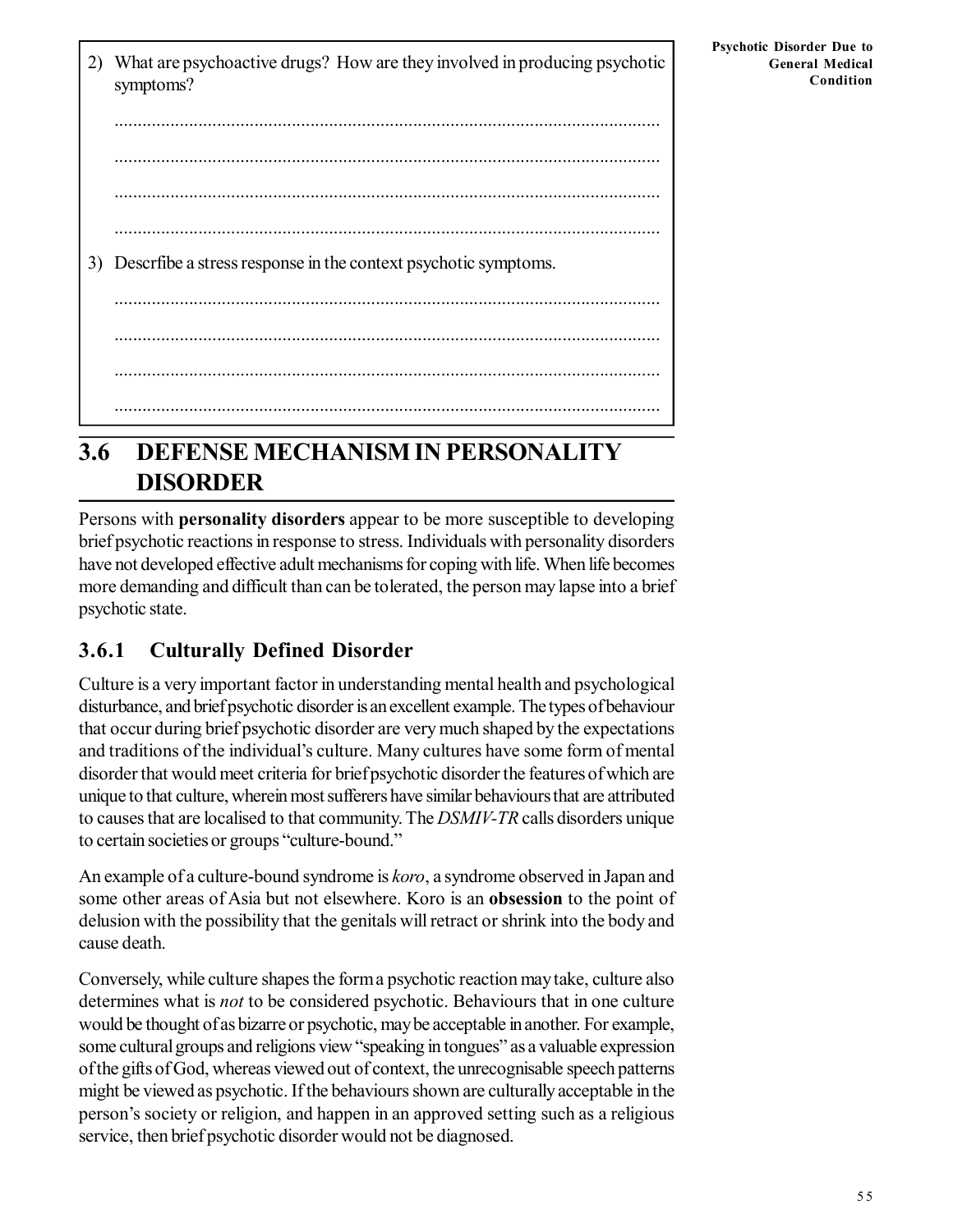### **3.7 TREATMENT**

The treatment of psychosis depends on the cause or diagnosis or diagnoses (such as schizophrenia, bipolar disorder and/ or substance intoxication). The first line treatment for many psychotic disorders is antipsychotic medication (oral or intramuscular injection), and sometimes hospitalisation is needed. There is growing evidence that cognitive behaviour therapy and family therapy can be effective in managing psychotic symptoms.

### **3.7.1 Early Intervention**

Early intervention in psychosis is a relatively new concept based on the observation that identifying and treating someone in the early stages of a psychosis can significantly improve their longer term outcome. This approach advocates the use of an intensive multi-disciplinary approach during what is known as the critical period, where intervention is the most effective, and prevents the long term morbidity associated with chronic psychotic illness.

Newer research into the effectiveness of cognitive behavioural therapy during the early pre-cursory stages of psychosis (also known as the "prodrome" or "at risk mental state") suggests that such input can prevent or delay the onset of psychosis.

### **3.7.2 Hospitalisation**

Hospitalisation is preferred when dealing with patients who exhibit severe symptoms of Schizophrenia. The aim of hospitalisation is to prevent them from hurting or injuring themselves and gain stability as they take medication.

Psychiatric hospitalisation may be needed to observe individuals and protect them from their own loss of reality, judgment, and impulse control. Antipsychotic medication may be given along with any appropriate psychotherapy. In certain situations, group therapy may be effective. Electroconvulsive therapy (ECT) is not as effective. Fifty to sixty percent of cases get better with ECT if the patient has a psychotic disorder (Ghaziuddin 119). With continued observation, it may be possible to reach a more specific diagnosis and initiate appropriate treatment. Psychosis caused by schizophrenia or another mental illness should be treated by a psychiatrist and/or psychologist. Other medical and mental health professionals may be part of the treatment team, depending on the severity of the psychosis and the needs of the patient. Medication and/or psychosocial therapy is typically employed to treat the underlying disorder.

### **3.7.3 Medications**

Antipsychotic medications commonly prescribed to treat psychosis include risperidone (Risperdal), thioridazine (Mellaril), halperidol (Haldol), chlorpromazine (Thorazine), clozapine (Clozaril), loxapine (Loxitane), molindone hydrochloride (Moban), thiothixene (Navane), and olanzapine (Zyprexa). Possible common side-effects of antipsychotics include dry mouth, drowsiness, muscle stiffness, and hypotension. More serious side effects include tardive dyskinesia (involuntary movements of the body) and neuroleptic malignant syndrome (NMS), a potentially fatal condition characterised by muscle rigidity, altered mental status, and irregular pulse and blood pressure.

Once an acute psychotic episode has subsided, psychosocial therapy and living and vocational skills training may be recommended. Drug maintenance treatment is usually prescribed to prevent further episodes.

Antipsychotics are the primary medications for treating schizophrenia. This medicine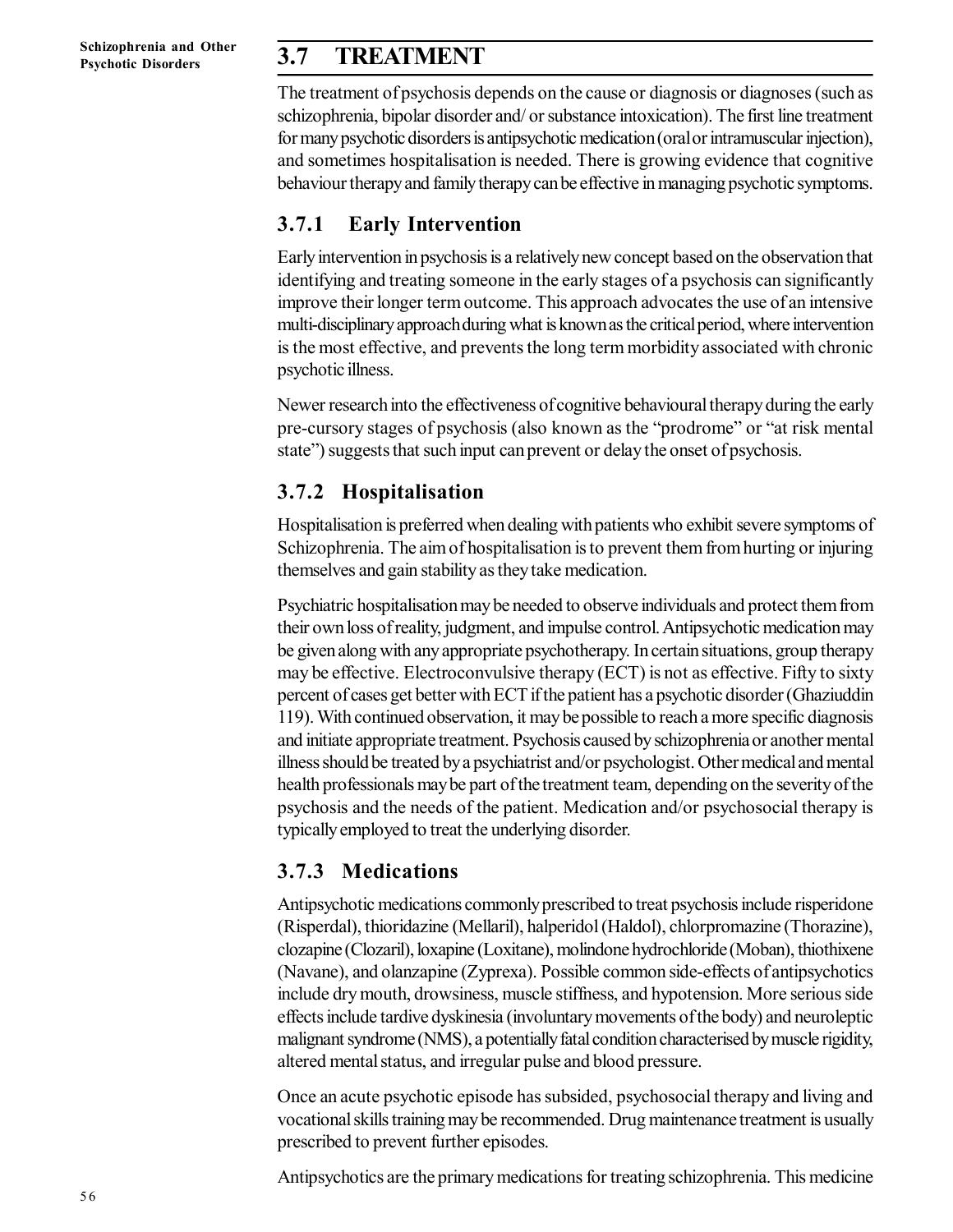reduces disturbing symptoms like hallucinations and delusion. Some of the common medicines include Prolixin, Navane, Trilafon, Clozaril, Geodon and Zyprexa.

# **3.7.4 Psychosocial Therapy**

Psychosocial therapy is considered the most effective in dealing with social, psychological and behavioural problems resulting from schizophrenia. Therapy includes rehabilitation which helps an individual to focus on skills and training to help an individual to be independent. Family therapy enables a person to interact and effectively deal with the family members.

# **3.8 LET US SUM UP**

Thus it can be said that psychosis caused by a medical condition may be a single isolated incident or may be recurrent, cycling with the status of the underlying medical condition. Although treating the medical condition often results in the remission of the psychosis. The symptoms of psychosis sometimes persists long after the medical conditions and caused psychosis. Prominent hallucinations and delusions are the main cause for such psychotic development. Individuals with brief psychotic disorder experience delusions, hallucinations, and/or disorganised speech and behaviour that lasts for at least one day. However, these symptoms remit within one month, and their behaviour returns to normal. If the observed psychotic symptoms can be reasonably thought to have been due to a pre-existing mental illness diagnosis .

About 1% of the world's population has psychotic disorders. Symptoms for most psychotic disorders often first appear when an individual is in their late teens to 30's. Psychotic disorders affect men and women equally. Men more commonly develop symptoms of schizophrenia between 18 to 25 years old, while women tend to develop symptoms of schizophrenia between 25 years old to the mid 30's. Late onset (after 40 years old) is more common in women then in men. In psychosis persons with some preexisting vulnerability experience some stress and symptoms emerge as a result. Psychotic symptoms disrupt the lives and this need to be handle with the interventions like therapy,medications and early identification of the disorder.

# **3.9 UNIT END QUESTIONS**

- 1) What are the symptoms of psychotic disorders due to general medical conditions?
- 2) What are the causes of psychotic disorders due to medical conditions?
- 3) What is meant by defense mechanisms in psychotic disorders?
- 4) What do we understand by culturally defined disorders?
- 5) Describe the early intervention as part of treatment of these disorders.
- 6) When are these patients hospitalised and what are the main reasons for the same?
- 7) Discuss the psychosocial therapy for psychotic disorders due to general medical condition.

# **3.10 SUGGESTED READINGS AND REFERENCES**

*Psychotic Disorders: A Practical Guide* (Practical Guides in Psychiatry) pub Lippincott Williams and Wilkins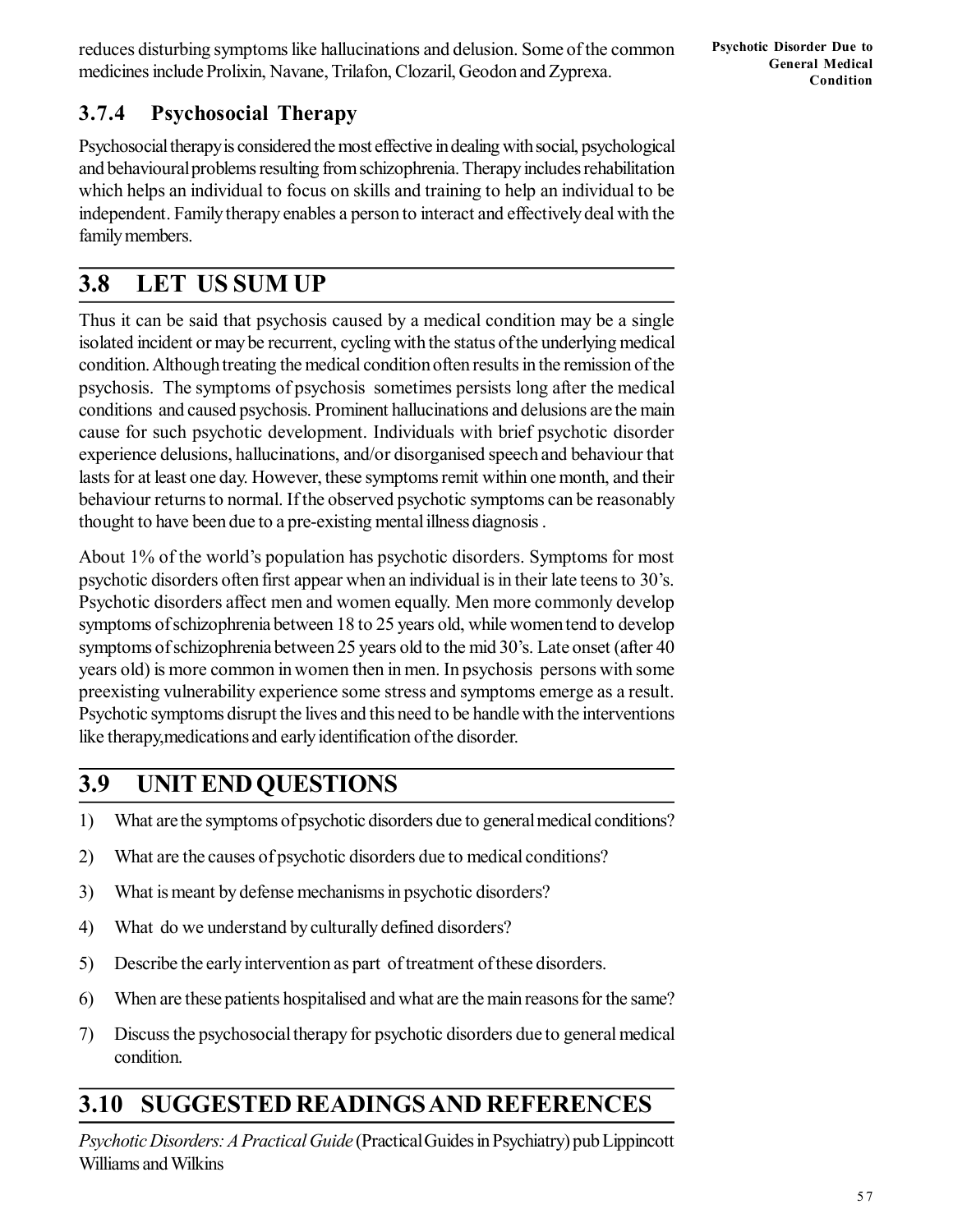Daryl Fujii and Iqbal Ahmed (Eds)(2007). *The Spectrum of Psychotic Disorders: Neurobiology, Etiology & Pathogenesis*, Cambridge University Press, London.

Findling , Robert, S.Charles Schulz, Javad, H.Kashani and Elena Harlan (Eds) (2001). *Psychotic Disorders in Children and Adolescents*. Sage publications, California.

Michael Gelder, Nancy Andreason, Juan Lopez-Ibor, and John Geddes (2009). *New Oxford Textbook of Psychiatry*. (2nd edition). Oxford University Press, London.

#### **References**

American Psychiatric Association (2000). Diagnostic and Statistical Manual of Mental Disorders Fourth Edition, Text Revision. American Pyschiatric Association, Washington, DC

Beer, M D (1995). "Psychosis: from mental disorder to disease concept". Hist Psychiatry  $6(22(II))$ : 177–200.

Berrios G E (1987). "Historical Aspects of Psychoses: 19th Century Issues". British Medical Bulletin **43** (3): 484–498.

Berrios G E, Beer D (1994). "The notion of Unitary Psychosis: a conceptual history". History of Psychiatry **5** (17 Pt 1): 13–36.

Birchwood, M; P. Todd, C. Jackson (1998). "Early Intervention in Psychosis: The Critical Period Hypothesis". British Journal of Psychiatry 172 (33): 53–59.

Birchwood, M; Trower P (2006). "The future of cognitive-behavioural therapy for psychosis: not a quasi-neuroleptic". British Journal of Psychiatry **188**: 108–108.

French, Paul; Anthony Morrison (2004). Early Detection and cognitive therapy for people at high risk of developing psychosis. Chichester: John Wiley and Sons.

Gelder, Michael (2005). "Psychiatry", P. 12. Oxford University Press Inc., New York.

Haddock, G; Lewis S (2005). "Psychological interventions in early psychosis". Schizophrenia Bulletin **31** (3): 697–704..

Harper, Douglas (November 2001). "hallucinate". Online Etymology Dictionary.

Hinshaw, S.P. (2002) The Years of Silence are Past: My Father's Life with Bipolar Disorder. Cambridge: Cambridge University Press.

Honig A, Romme MA, Ensink BJ, Escher SD, Pennings MH, deVries MW (October 1998). "Auditory hallucinations: a comparison between patients and nonpatients". J. Nerv. Ment. Dis. **186** (10): 646–51

Jaspers, Karl (1997-11-27) [1963]. Allgemeine Psychopathologie (General Psychopathology). Translated by J. Hoenig & M.W. Hamilton from German (Reprint ed.). Baltimore, Maryland: Johns Hopkins University Press.

Jauch, D. A.; William T. Carpenter, Jr. (February 1988). "Reactive psychosis. I. Does the pre-DSM-III concept define a third psychosis?". Journal of Nervous and Mental Disease **176** (2): 72–81.

Lesser JM, Hughes S (December 2006). "Psychosis-related disturbances. Psychosis, agitation, and disinhibition in Alzheimer's disease: definitions and treatment options.

Leweke FM, Koethe D (June 2008). "Cannabis and psychiatric disorders: it is not only addiction". Addict Biol **13** (2): 264–75.